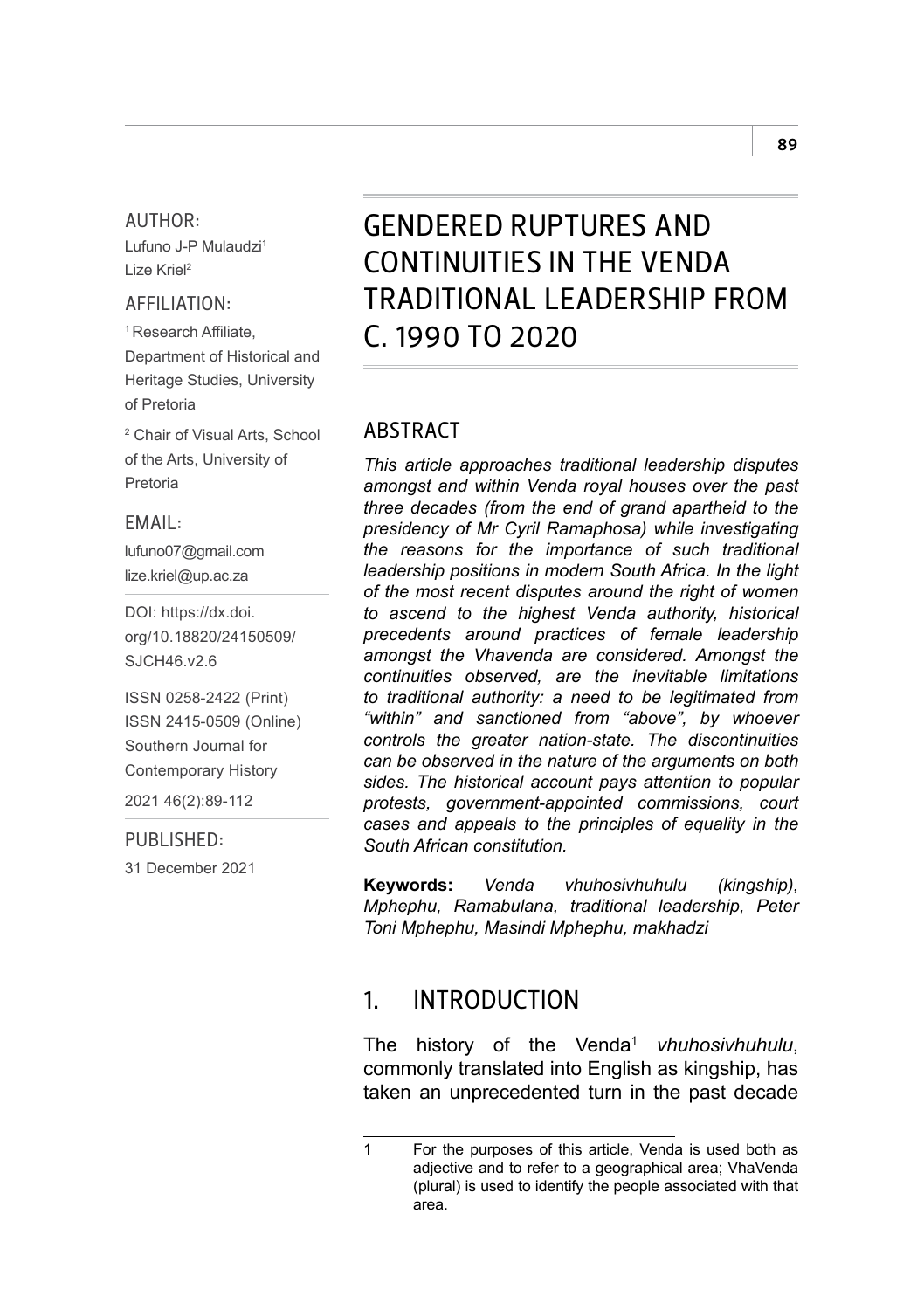when, for the first time, a woman contender asserted her right to the highest position of Venda traditional leadership by appealing to the Constitution of the Republic of South Africa. This is the latest saga in a history of rulership controversies within and between the Vhavenda royal houses, amongst whom the Ramabulana, the Vhangona, the Tshivhase and the Mphaphuli are the most prominent. In this article, we look at historical precedents around practices of female leadership amongst the Vhavenda. We also investigate the reasons for the importance of traditional leadership among the Vhavenda by drawing on the broader scholarship on this topic in the context of modern South Africa. Against this background, we then trace the intricacies of the latest dispute within Venda circles as reported in the media. The historical trajectory is picked up in the late 1980s in the Venda Homeland and concluded in the third decade of post-apartheid South Africa. We conclude that hot debates around succession politics in the media and on legal platforms, continue to mask the deeper question about the legitimacy, the form and the extent of traditional authority and customary law within a democracy.

### 2. TRADITIONAL LEADERSHIP IN MODERN SOUTH AFRICA

Barbara Oomen is one of the scholars who present us with some of the facts assumed to be the causes for post-colonial Africa, including South Africa, still accommodating traditional authorities.2 Oomen viewed the return of chieftaincy, customs, and culture as one of the most surprising features of post-apartheid South Africa. It appears from her account that, as democracy dawned, support for traditional leaders rose not only in national politics but also in the villages of rural South Africa. This implies that chiefs were no longer seen as relics of the past or puppets of the apartheid regime. Oomen used the Sekhukhune chieftaincy<sup>3</sup> in Limpopo as a case study to demonstrate

<sup>2</sup> B Oomen, *Chiefs in South Africa*. *Law*, *power and culture in the post*-*apartheid era* (Oxford: James Currey and Pietermaritzburg: University KwaZulu-Natal Press, 2005). Oomen's specialisation is in law, and her study dealt first with the laws governing traditional authorities both in apartheid South Africa and the post-1994 era. In her study, she tried to address the question of the interrelation between laws, politics, and culture.

<sup>3</sup> *Chieftaincy* is a concept that is believed to have been invented by colonialists to demonstrate some degree of traditional leadership authorities. Oomen's study is concerned with the contemporary, post-colonial situation, and therefore, in discussing her work, we follow her use of the concepts as commonly in use today: chieftaincy and chiefs. These concepts are the legacy of the colonial system through which successive Boer and British authorities had adapted local African systems to be harnessed into forms of indirect rule. The common use of the vocabulary for the system invented by European rulers was inevitable because Africans had "to function within the colonial framework" see, J Iliffe, *A modern history of Tanganyika*  (Cambridge: Cambridge University Press, 1979)*,* p. 324. However, when referring to our case study, the Vhavenda, we give preference to the concepts as used in the Venda language, because these make provision for the historically specific shaping of notions to explain hierarchy, authority, rulership, and succession within this community's social and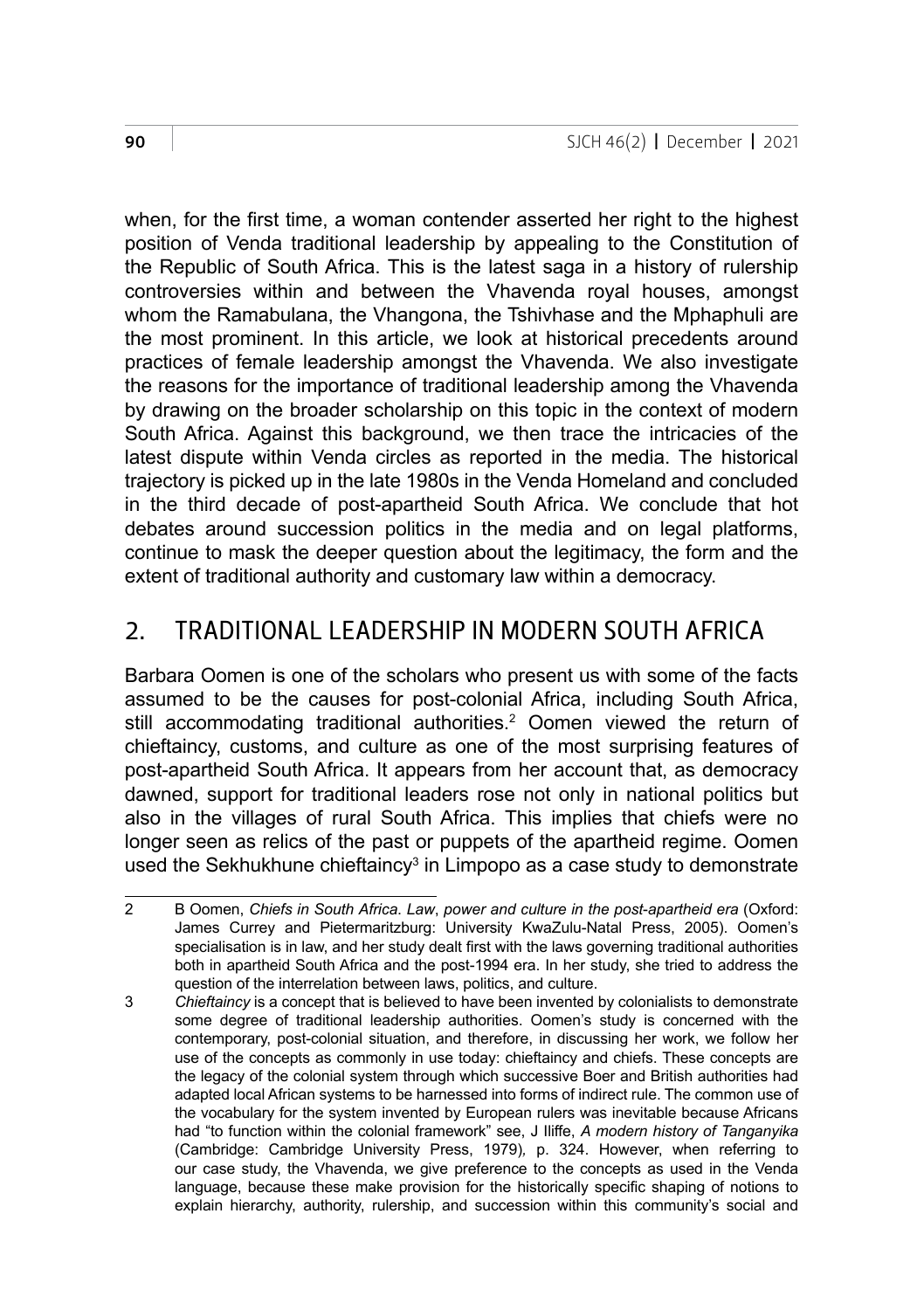the resurgence of traditional authorities in post-apartheid South Africa and to consider, amongst others, the question why the liberal ANC (African National Congress) allowed the chiefs to retain power over land, local government, and custom in many parts of South Africa.4

Oomen reminds us that, in 1964, the late ANC stalwart, Govan Mbeki, was quoted asking about the relevance of traditional authorities; "If Africans have had chiefs; it was because all human societies have had them at one stage or another. But when people have developed to a stage which discards chieftainship … then to force it on them is not liberation but enslavement".5 Govan Mbeki made the statement thirty years before there was any dream of a free South Africa. There was a strong assertion that Africans were capable and desirous of embracing modern democracy.

The statement in 1964 might have been based on Govan Mbeki's personal observation of the ways in which the apartheid regime managed to use chiefs to oppress the masses of the country and cement their subjugation of black South Africans. Oomen therefore asked; "… if the whole fight had been about attaining a nation in which all citizens would be equal, with 'one man, one vote', why were chiefs, customs and cultural diversity once again so important, once democracy had dawned?"6

Oomen demonstrated that the resentment of the traditional authorities by some of the ANC leaders did not die even after 1994. She cited the incident involving Pallo Jordan, a former Minister of Arts and Culture, and the late Peter Mokaba, himself a former Deputy Minister and a fiery ANC Youth League President. At the 15th ANC National Conference in 1997, they suggested that the time had come for the "swift dismantling of apartheid structures such as the so-called traditional authorities"7 . Their position on traditional authorities was totally rejected and they were sternly and publicly rebuked by President Nelson Mandela and the then Deputy President, Thabo Mbeki. The two leaders called for continued respect for traditional leaders.<sup>8</sup> The position of Mandela and Mbeki on traditional authorities might have been influenced by their strong ideals for nation building as African renewal and Mandela's relationship with the Thembu royal family. There seems to have been an assumption that African identity was a "whole" constituted of various "traditional" ("ethnic", "chiefly" or "tribal"?) parts.

political life. Without denying that these concepts were also affected by colonial interference, we try to be sensitive to forms and means of Venda expression amongst themselves and not only to representations in English on the national stage.

<sup>4</sup> Oomen, *Chiefs in South Africa*, Introduction.

<sup>5</sup> Oomen, *Chiefs in South Africa*, p. 3.

<sup>6</sup> Oomen, *Chiefs in South Africa*, p. 3.

<sup>7</sup> Oomen, *Chiefs in South Africa*, p. 91.

<sup>8</sup> Oomen, *Chiefs in South Africa*, p. 92.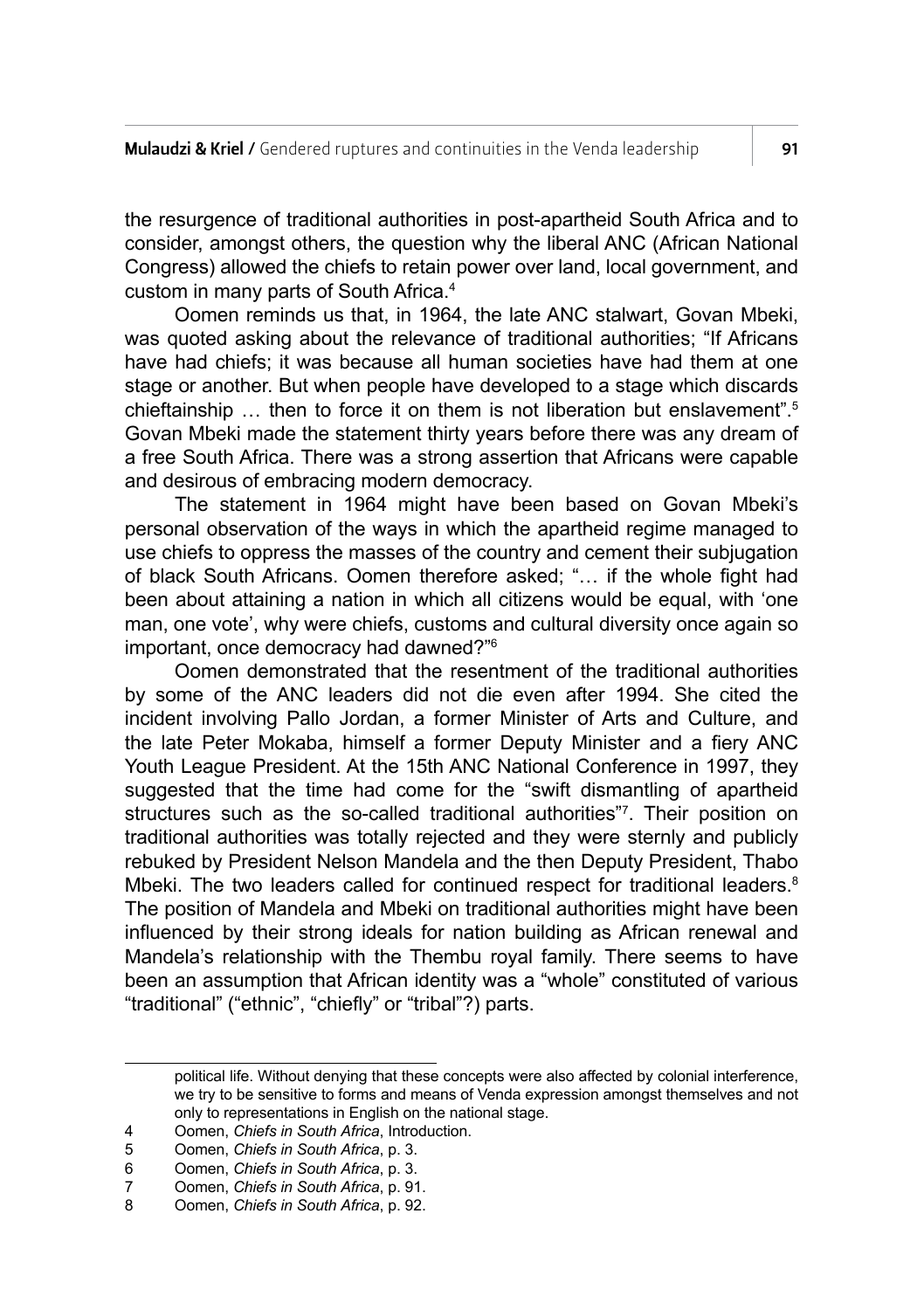From Oomen's study one can deduce that the sentiments of Govan Mbeki, Jordan and Mokaba were not the general views of the broad ANC.9 Dineo Skosana confirms this by illustrating how, from early in the organisation's history, ANC leaders had realised that they needed the backing of traditional rulers to win support in the rural parts of South Africa. The decisive action taken in 1997 by Nelson Mandela and Thabo Mbeki against the distaste for traditional leaders within their own ranks, indicates that the ANC wanted the traditional authorities to be respected and be sustained in the new South Africa. The ANC could not dismiss the role of chiefs as peripheral in the new South Africa, because traditional houses still commanded respect in their communities and chiefs were still influential over their subjects, hence the ANC stance to uphold the status of traditional authorities.

On the contrary, with reference to his study on the Xhalanga in the Eastern Cape, Lungisile Ntsebeza has argued that the authority of traditional rulers is not so much derived from their popularity amongst their subjects as from their control over the land allocation processes in their territories.<sup>10</sup> This continued power vested in traditional authorities in post-apartheid South Africa, Ntsebeza asserts, explains why chiefly positions remain so soughtafter. It should thus not come as a surprise that, amongst the VhaVenda, headmen (*magota*) and chiefs (*vhothovhele*) like those of the Tshivhase, Mphaphuli, Ravhura and Tshidzuwelele, used the opportunity presented by the new South Africa to challenge the house of Mphephu-Ramabulana to claim the kingship status amongst the Venda people. In the second half of the twentieth century, in their process of harnessing the Vhavenda into their scheme of grand apartheid and a Venda "homeland", 27 *mahosi,* or chiefs, and one *khosikhulu*,<sup>11</sup> or king, or "paramount chief" were identified and institutionalised for the Venda polity under the National Party Government of South Africa.

<sup>9</sup> See D Skosana, "Traditional leadership and the African National Congress in South Africa. Reflections on a symbiotic relationship". In: M Buthelezi *et al*. (eds.), *Traditional leaders in a democracy. Resources, respect and resistance* (Johannesburg: MISTRA, 2019), pp. 68-69.

<sup>10</sup> L Ntsebeza, *Democracy compromised: Chiefs and the politics of land in South Africa* (Leiden: Brill, 2006), p. 22. While Ntsebeza credited Oomen for her contribution of adding a global perspective to South African case studies, he also placed strong emphasis on Mamdani's argument that the transition from colonialism to democracy requires all subjects (also those of traditional rulers) to become citizens of a democratic state. Ntsebeza's work was highly critical of the "co-existence" thesis, of traditional authorities continuing to exert power within democratic dispensations, as opted for by the ANC after 1994.

<sup>11</sup> The question of whether or not the term *khosikhulu* was an apartheid invention is the subject of contestation. When taking into consideration that the political authority in the area during the precolonial and colonial period was far more fluid than in twentieth-century South Africa, one has to consider that it might also have been far less centralised, and that that the idea of the Vhavenda as a united political entity might also be an invented tradition.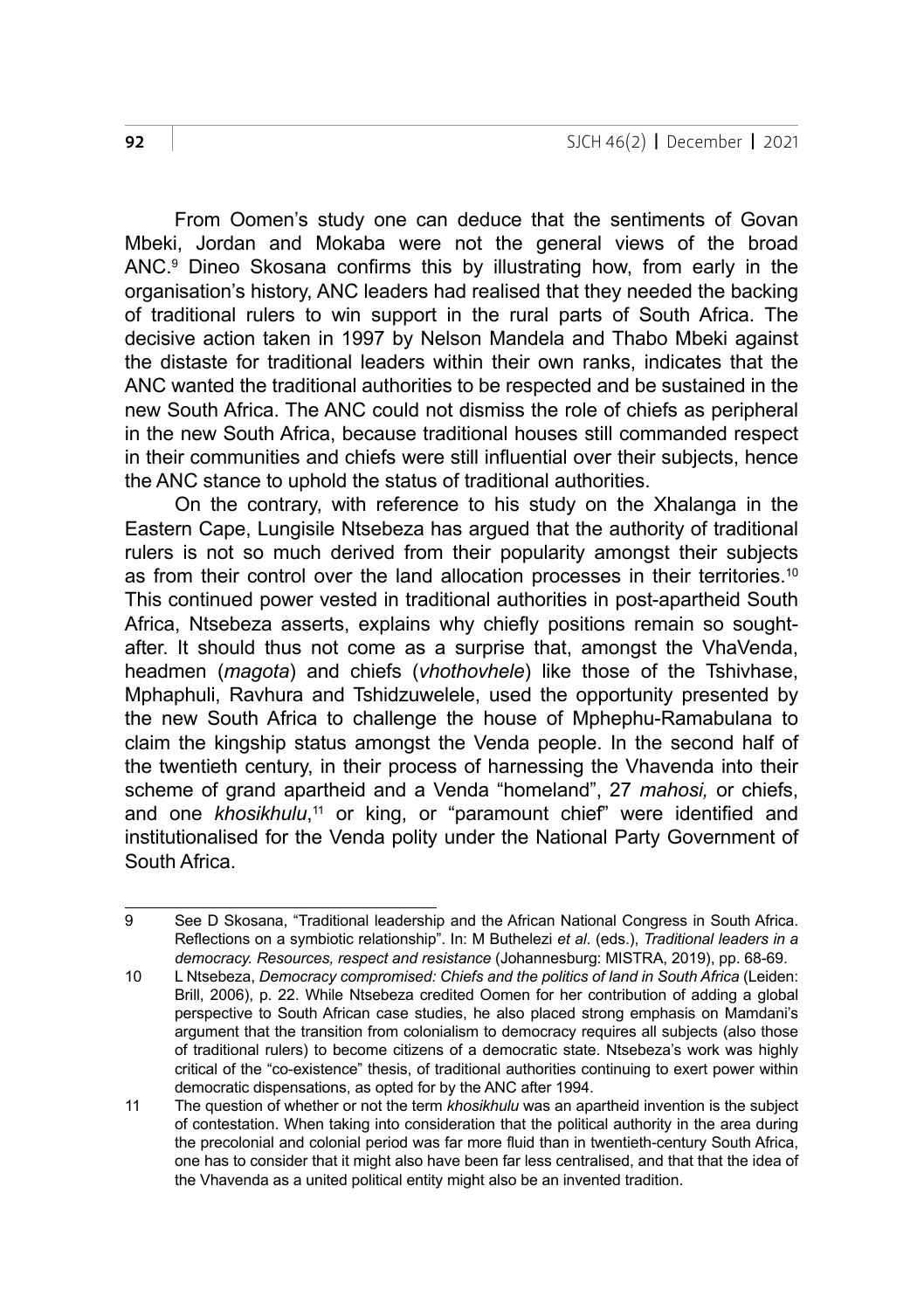**Mulaudzi & Kriel /** Gendered ruptures and continuities in the Venda leadership  $\overline{\phantom{a}}$  93

### 3. CHIEFTAINCY AS A "GATEWAY TO THE STATE"

Fraser McNeill, in his study of traditional rulers in Venda as a prelude to his book on AIDS and music in the Venda region.<sup>12</sup> critically analysed the co-existence of the traditional authorities in this part of the country and the democratic state in the new South Africa. He also touched on how Venda chiefs were useful to the apartheid government during Patrick Ramaano Mphephu's time as a king and President of the Venda homeland. McNeill also addressed the way the Venda kingship was contested in post-1994 South Africa.13 He has noted that in the apartheid period, as well as post-1994, "a legally sanctioned politics of tradition has coexisted in South Africa with a bureaucratic state and planning apparatus".<sup>14</sup> Quoting from Mahmood Mamdani,<sup>15</sup> he has shown that the

political and legal construction of tradition, in the guise of rural traditional leadership, resulted from its moulding by colonial forces into a form of "decentralised despotism" in a "bifurcated state" in which African people could be citizens outside of the homelands but remained subjects within them.

According to McNeil, "this presented an attempt to reinforce the legitimacy of the chieftaincy as one of the most reliable gateways to the state". McNeill explained that "apartheid policy was designed to cement ethnic identity and justify a programme of segregation". He argued that in the democratic South Africa, the "politics of ethnicity has taken a different turn". According to him, "culture, tradition, and ethnicity are no longer propagated as barriers to engaging with the outside world". In his opinion they have become "platforms upon which traditional leaders seek legitimacy in a democratic setting".16 The sentiments expressed by McNeill cannot be dismissed. However, one is tempted to say that traditional leaders' legitimacy in the new democratic setting surpassed what they had expected at the dawn of the new South Africa for the reasons Oomen, Ntsebeza and Skosana had provided: The ruling party needed their backing to consolidate its power at a national level.

<sup>12</sup> FG McNeill, "The battle for Venda kingship". In: FG McNeill*, AIDS, politics and music in South Africa* (Cambridge: Cambridge University Press, 2011), pp. 26-73.

<sup>13</sup> However, it is important to note that McNeill's version of the Venda historiography was based only on his meeting with Chief Kennedy Midiyavhathu Tshivhase and his people in Mukumbani, and therefore it cannot be regarded as giving a detailed Venda historiography.

<sup>14</sup> McNeill, "The battle for Venda kingship"*,* p. 29.

<sup>15</sup> M Mamdani, *Citizen and subject: Contemporary Africa and the legacy of late colonialism*  (Princeton: Princeton University Press, 1996).

<sup>16</sup> Mamdani, *Citizen and subject*, p. 29.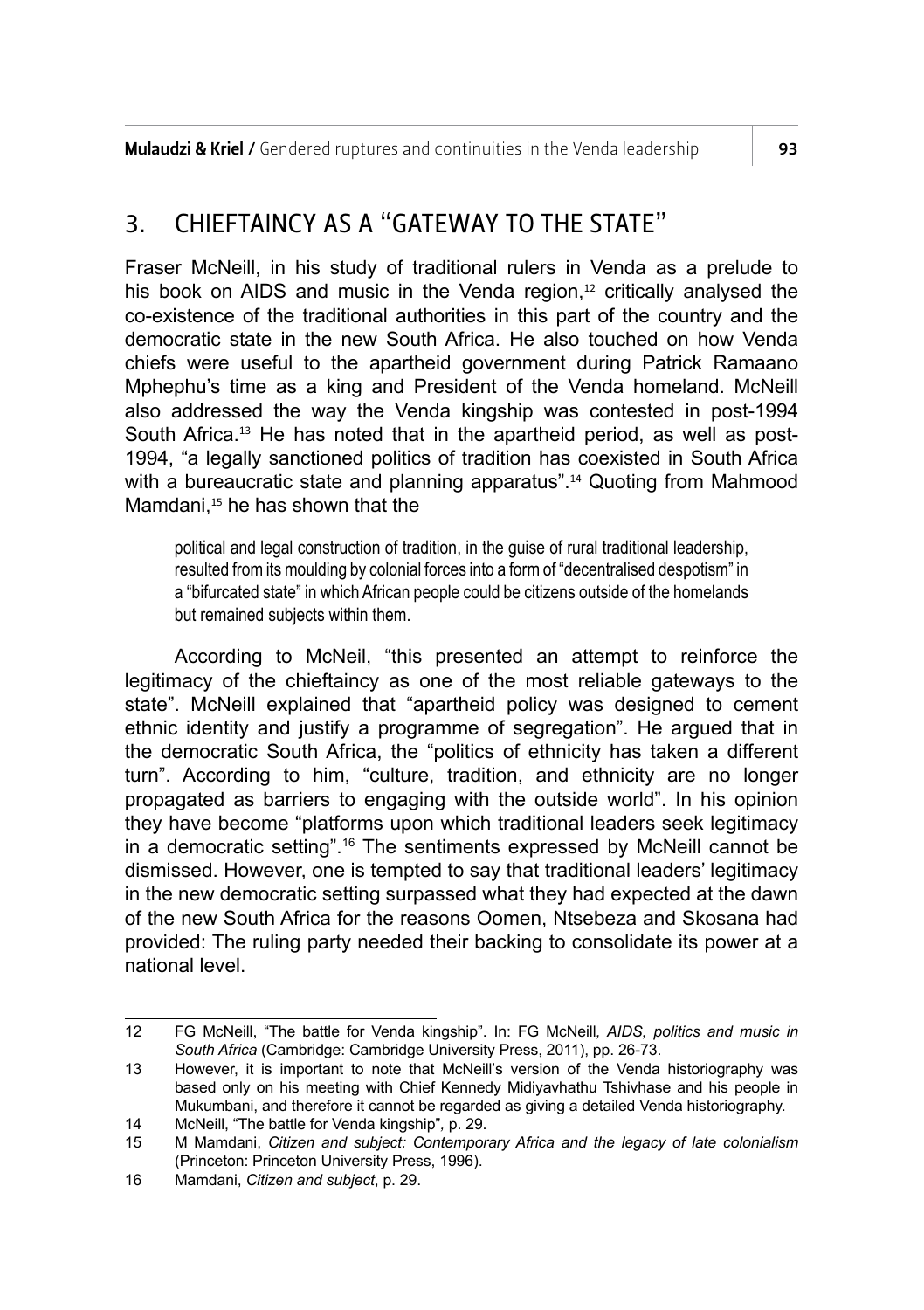But then, how does one explain the grassroots support for traditional leadership amongst ordinary South Africans in a democratic dispensation? John and Jean Comaroff, in their book *Ethnicity, Inc*., address "the rise of ethnic awareness, ethnic assertion, ethnic sentiment, ethno-talk; … despite the fact that it was supposed to wither away with the rise of modernity".17 The Comaroffs support their claims of ethnicity becoming more corporate and commodified by listing several examples. One of those was the Bafokeng in Phokeng, Northwest Province, who reinvented themselves under the Royal Bafokeng brand name in the new South Africa as they became involved in corporate enterprises.18 They also highlighted an attempt by the KwaZulu-Natal Provincial Government in rebranding the province with the billboard of a "Zulu maiden, wreathed in a mass of colourful beads. Her sparkling-white teeth shine against the sunlight, mouth wide open in a seductively, knowing smile".19 They continue:

In the background are the hills of her native land; as far as one could tell, they are the heights above eMakhosini, the Valley of the Kings, birthplace of Shaka, site of the death of a number of his successors, and sometime capital of Southern Africa's most celebrated indigenous monarchy.20

A Venda ethnic identity is being reconstructed by young people on social networks like Twitter, Facebook and others. However, it is still ignored by the Limpopo Provincial Government politicians and the Vhembe District Municipality. This observation is supported by the fact that there is no sign or billboard on the N1 to Musina after Botlokwa in Polokwane that you are about to enter the Venda Kingdom like it is the case with Kwazulu-Natal and Phokeng, which have been advertised respectively as The Zulu Kingdom and The Royal Bafokeng Tribe.

There are many reasons why Venda remains "behind" in commodifying its ethnicity. The first factor is the continuous kingship disputes since 1994 and the second factor is the minimal role that "King" Toni Mphephu had initially played in the politics of the new South Africa. It is also important to state that things have been changing since (now former) President Jacob Zuma announced Toni Mphephu as the king of the Venda polity. He was then getting involved in corporate business and in overseeing major mining deals in Venda. However, the status of Toni Mphephu both as king of the Venda people and in the South African political landscape has been hanging in the

<sup>17</sup> JL Comaroff and J Comaroff, *Ethnicity*, *Inc.* (Chicago: University of Chicago Press, 2009), p. 1.

<sup>18</sup> Comaroff and Comaroff, *Ethnicity*, *Inc.*, p. 122.

<sup>19</sup> Comaroff and Comaroff, *Ethnicity*, *Inc.*, p. 12.

<sup>20</sup> Comaroff and Comaroff, *Ethnicity*, *Inc.*, p. 12.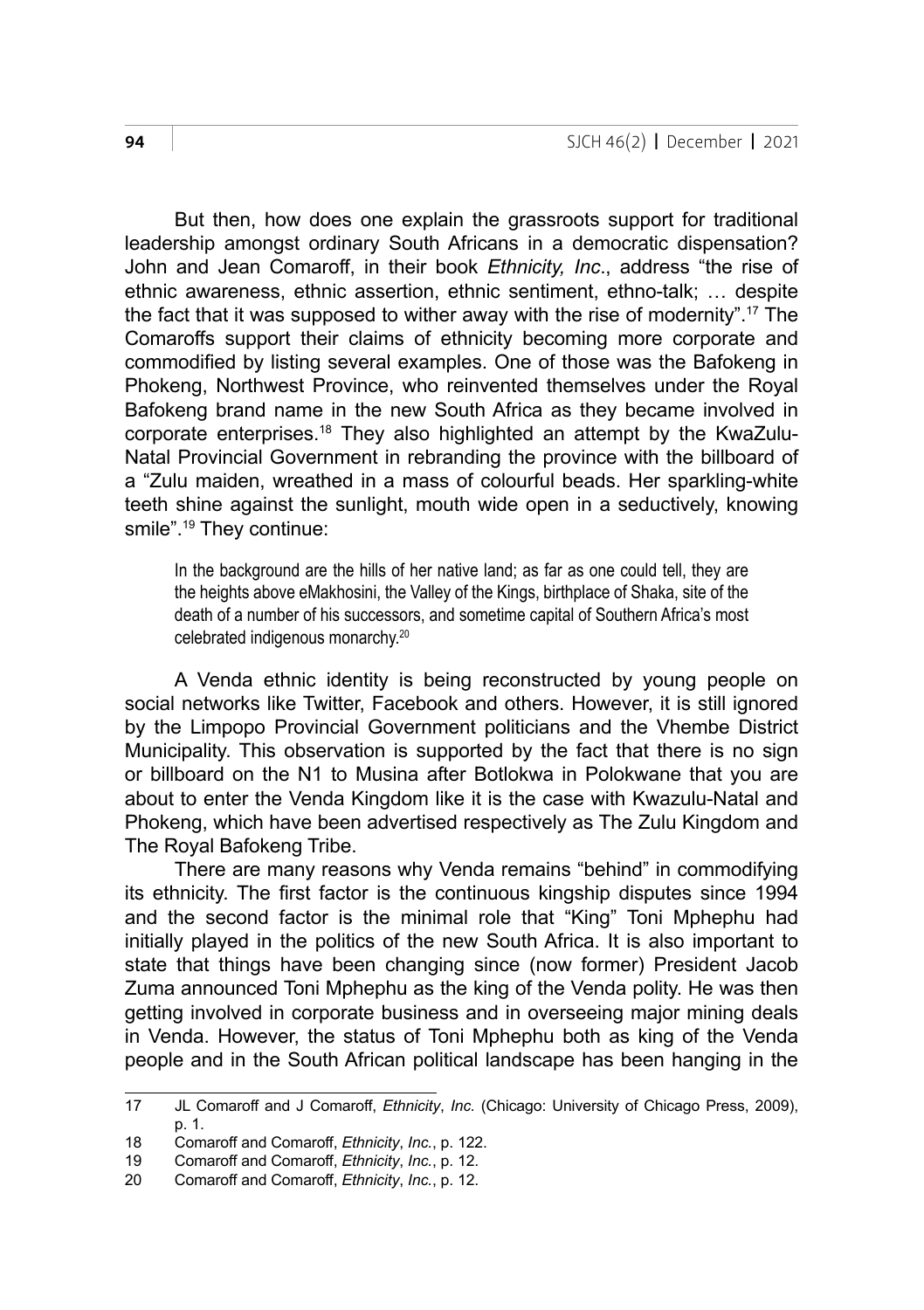balance since his alleged involvement in the VBS (Venda Building Society) Bank looting scandal and the Supreme Court of Appeal ruling declaring his kingship status invalid in 2019. This matter will be dealt with in detail further on in the article.

Thus, it seems that modernity has become the puppeteer of traditional beliefs, and that ethnicity, malleable and rich resource that it is, has now become a bargaining chip of the traditional authorities and they are willing to sell the ethnicity product to the highest bidder. Traditional authorities are no longer regarded as puppets of the apartheid government, but they consider themselves as equal business partners of the current government.

#### 4. THE ROLE OF WOMEN IN VENDA LEADERSHIP

Having now established the reasons why the recognition of the "traditional leadership" of an ethnic community is so lucrative within the South African democracy, it will also be helpful to consider the cultural-historical potential for women to contend for such positions.

In her contribution on the social organisation of African polities for Isaac Schapera's *The Bantu-speaking tribes of South Africa*, Winifred Hoernlé<sup>21</sup> described the importance of women in Venda social and political structure, with the sister – *makhadzi –* being closely linked to her brother throughout life. In the case of the king, the father's sister<sup>22</sup> (*makhadzi muhulu*) was also meant to play a part in the administrative and religious life of the people. Among the Vhavenda, sister of the king's father, or failing her, the senior sister, was described as having a somewhat analogous position.<sup>23</sup> She had to be consulted on all important communal affairs, was described as having exercised a great influence over the king's personal and political conduct and deserving of being treated with almost the same respect and formality afforded the king himself. According to Schapera, the sisters and daughters of the king, as leaders of the female age-regiments, commanded special authority over the women of the community, apart from the general respect they enjoyed by right of birth. The VhaVenda, and their northern Sotho neighbours, were considered exceptional in that, among them, a chief could appoint one (or several) of his sisters as "headmen" over some villages or even districts, the succession to this office then tending in some cases to be confined to females  $24$ 

<sup>21</sup> W Hoernlé, "Social organisation". In: I Schapera (ed.), *The Bantu-speaking tribes of South Africa* (London: Routledge and Kegan Paul, 1962), p. 67.

<sup>22</sup> Hoernlé, "Social organisation", p. 94.<br>23 LSchapera (ed.), The Bantu-speaki

<sup>23</sup> I Schapera (ed.), *The Bantu-speaking tribes of South Africa* (London: Routledge & Kegan Paul, 1962), p. 181.

<sup>24</sup> Schapera, *The Bantu-speaking*, pp. 173-181.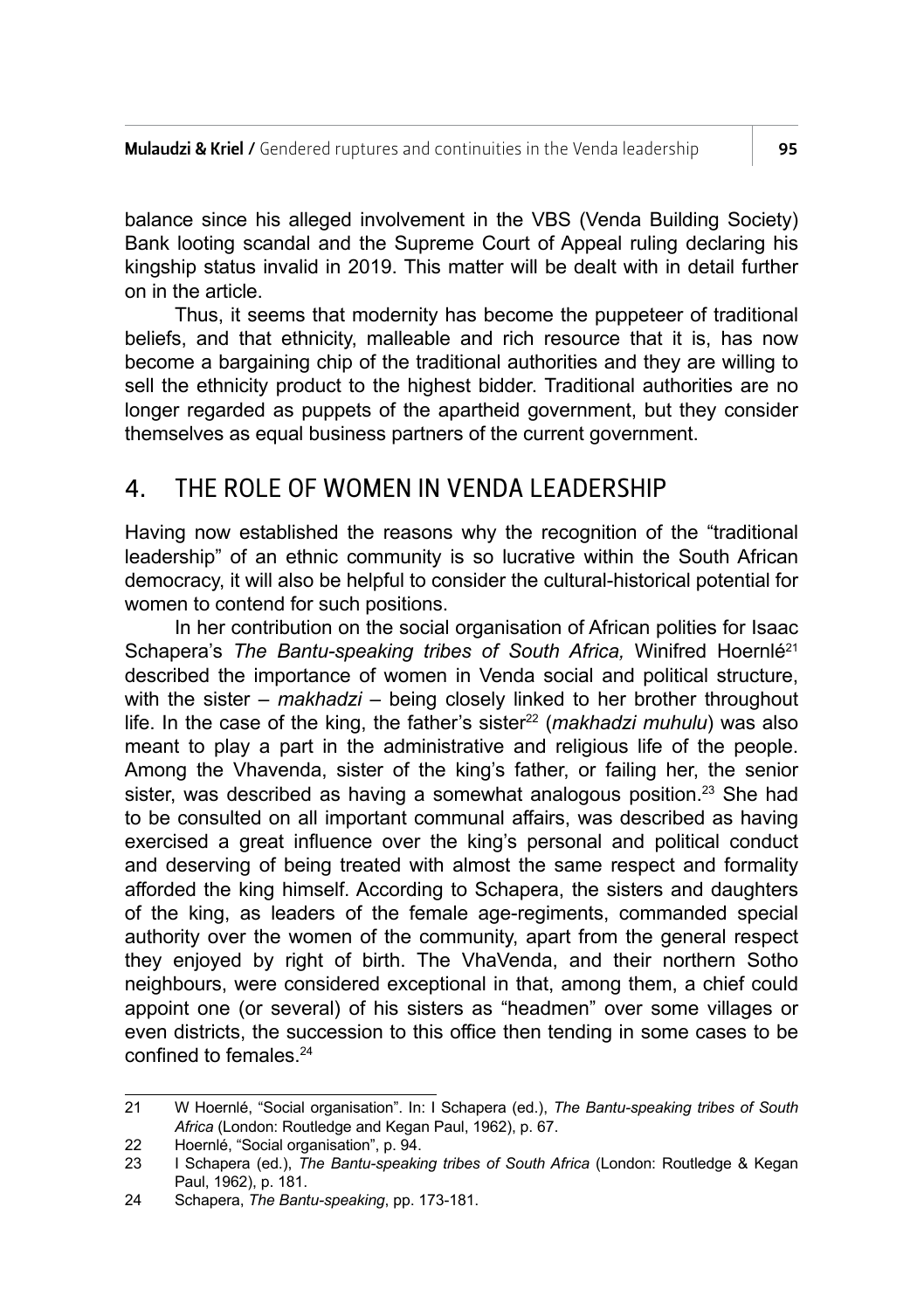In her doctoral thesis, Pfarelo Eva Matshidze25, focusing on *makhadzi* as the title given to a ruler's sister, or sisters, considered the place of *makhadzi* in post-apartheid South Africa against the backdrop of the legislation enacted to give effect to traditional leadership, which did not recognise them explicitly. In her research Matshidze asserted that in the case of the Venda polity, *makhadzi* is the most highly regarded woman with more power than men, playing critical roles in, amongst other things, the politics of succession, resolution of disputes, regency, initiation of girls and spiritual guidance. Matshidze's thesis, while emphasising the powers *makhadzi* continues to have in her society, also highlighted the fact that it is not well recognised by the South African constitution. She emphasised, however, that *makhadzi* has a place and a role to play in the new democratic society.

Matshidze's approach to the role of *makhadzi* in Venda affirms that the male-dominated discourse on traditional leadership, and its stake in the politics of post-apartheid South Africa, downplays the cultural history of women's established role in rulership since precolonial days. The new South African Constitution adopted in 1996 provided the opportunity, on the one hand, to bring "custom in line with the Constitution"<sup>26</sup> (which would be considered a breach with the past for those who asserted that male domination was a historical principal), but on the other hand, also to resuscitate the respect afforded women in earlier times (for those, like Matshidze, who affirmed that this was in fact an established Venda tradition). The case of Tinyiko Shilubana of the Valoyi royal family illustrated that the Constitution could be called upon even to address gender discrimination that had occurred before its conception.27 When Shilubana's father Fofoza died without a male heir in 1968, he was succeeded by his younger brother Richard, but with Richard's passing in 2001, the community came to the resolution that:

… though in the past it was not permissible by the Valoyis that a female child be heir, in terms of democracy and the new Republic of South Africa Constitution it is now permissible that a female child be heir since she is also equal to a male child.<sup>28</sup>

In the ensuing legal disputes between Shilubana and her uncle's male heir, the Constitutional Court eventually decided in her favour in 2009. The

<sup>25</sup> PE Matshidze, *The role of makhadzi in traditional leadership among the Venda* (PhD, University of Zululand, 2013).

<sup>26</sup> A Claassens, "Contested power and apartheid tribal boundaries: The implications of 'living customary law' for indigenous accountability mechanisms", *Acta Juridica* 1, 2011, p. 197.

<sup>27</sup> SF Khunou, "Traditional leadership and independent Bantustans of South Africa: Some milestones of transformative constitutionalism beyond apartheid", *Potchefstroom Electronic Law Journal* 12 (4), 2009, p. 110.

<sup>28</sup> Shilubana *etal*. vs Nwamitwa 2009 (2) SA 66 (CC), n 7, paragraph 4, as quoted in Claassens, "Contested power", p. 198.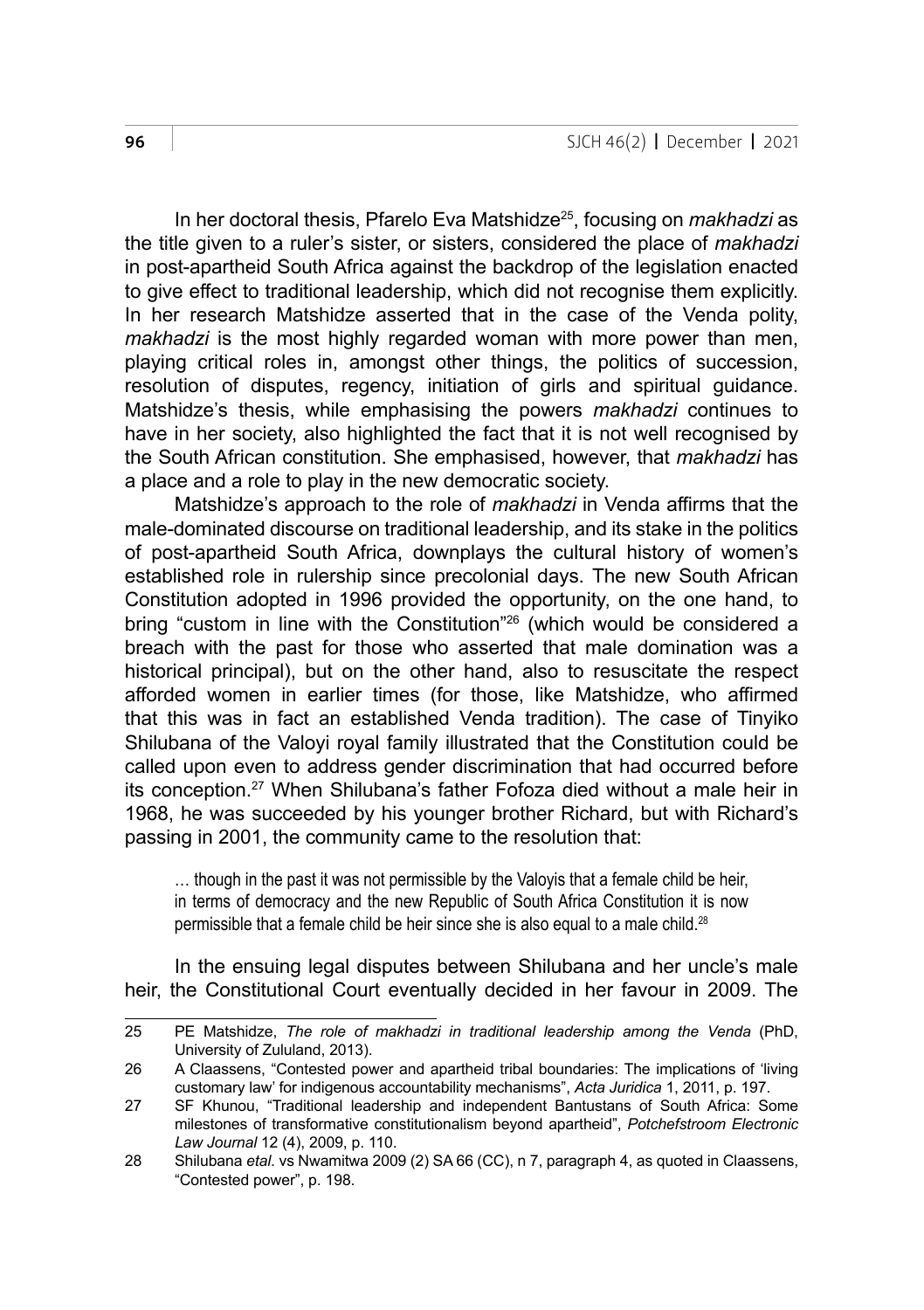finding did not so much emphasise Shilubana's right to the rulership on basis of her being a female, but on basis of the community's right to develop customary law according to their changing interpretation of the needs, practices, and expectations of said community $^{29}$  (in as far as these needs and practices were aligned with the national constitution, which did, of course, promote gender equality).

With this gendered dimension highlighted in the political context, it is important to discuss the construction of a historical trajectory explaining the events that built up to the current leadership disputes amongst the Vhavenda.

#### 5. THE LAST DAYS OF THE VENDA HOMELAND AND THE END OF THE VENDA KINGSHIP

The narrative needs to be rolled back to the apartheid days in the Venda homeland, which became the Republic of Venda on 13 September 1979. The first Head of State of the Republic of Venda, President Patrick Ramaano Mphephu, was also considered the hereditary ruler of the Venda people. While his royal house of Ramabulana has a longer history of pre-eminence amongst the Venda rulers, in this new dispensation he now embodied both the modern and the traditional notions of rulership and power. Government structures in the homeland state resembled a modern democracy complete with political parties and elections, but simultaneously, the head of state was both president and king. As such he did not tolerate his political opponents.<sup>30</sup> The democratic status of the Venda Republic was as disputable as its independence. Mphephu's reliance on the patronage of the Republic of South Africa was again illustrated when, shortly before his death, he signed an agreement with the South African government to provide 25 million rand in development aid to his state.<sup>31</sup>

The political landscape was to change in Venda on Sunday, 17 April 1988, when the man who was loved by few but hated by many Venda people, President Mphephu, aged 63, died mysteriously of undisclosed illness at the Little Company of Mary Hospital in Pretoria.32 The causes of Mphephu's death are not known even today. Mphephu's death shocked many in Venda,

<sup>29</sup> Claassens, "Contested power", p. 199.<br>30 As reported by the Sowetan. 3 March 1

<sup>30</sup> As reported by the *Sowetan*, 3 March 1988, a decision to release or prosecute 19 detainees held by the Venda government since May 1987, was not expected any time soon.

<sup>31</sup> *Business Day*, 27 January 1988.

<sup>32</sup> *Sowetan*, 19 April 1988. The death of Mphephu brought the entire Venda public service to a halt on the Monday the news of his unexpected passing started spreading in the homeland. Schools and government departments closed from 12 noon on Monday, 18 April 1988 to give people a chance to mourn a man most would love to hate.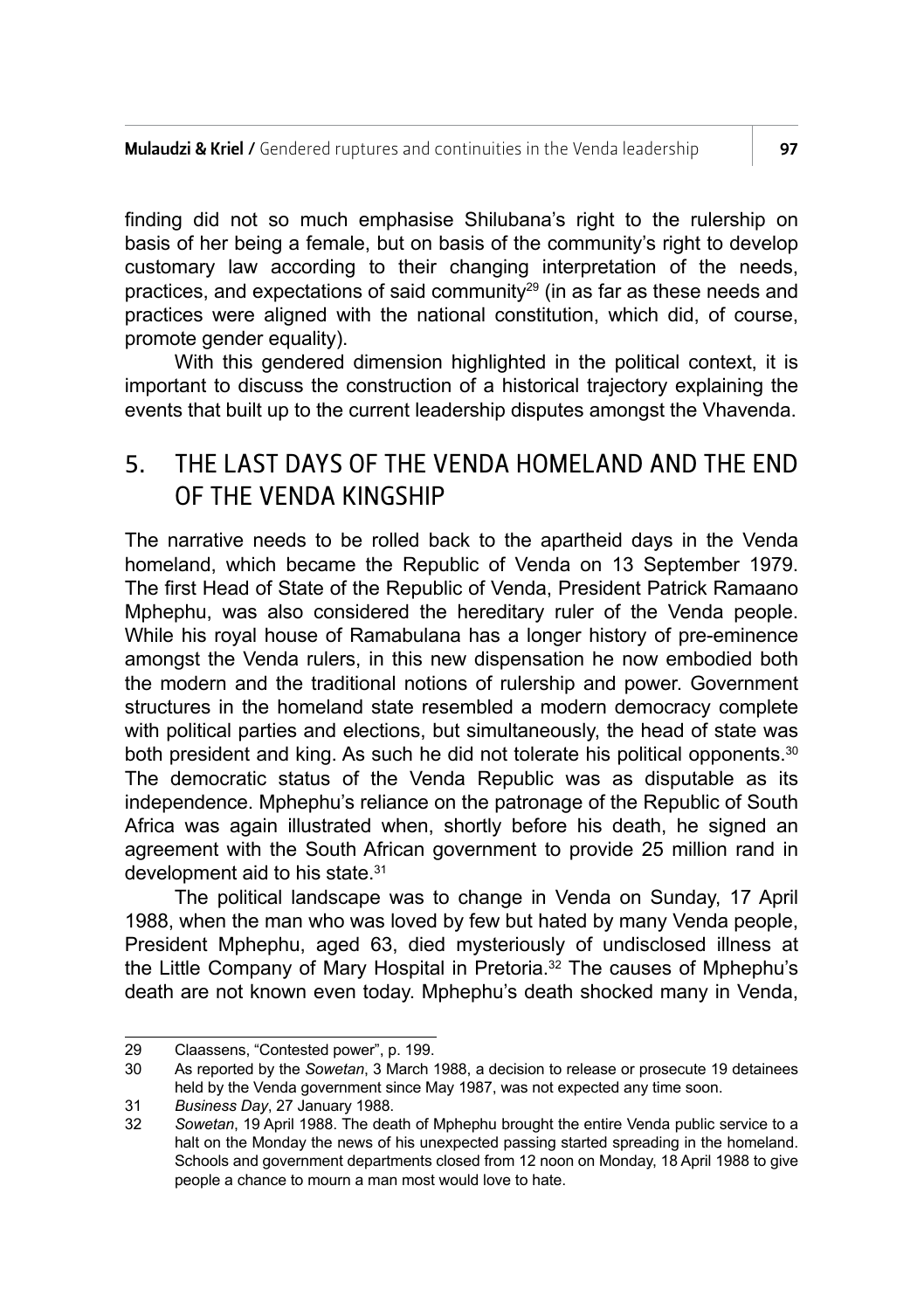including his enemies. Condolences for the death of President Mphephu were sent from all over South Africa. The most notable tribute came from the South African Minister of Foreign Affairs, Pik Botha. In his tribute to the late king and president of Venda, he said from Cape Town on Monday, 18 April 1988:

The President of Venda, Mr *Khosikhulu* PR Mphephu, would be remembered as a loyal friend of South Africa who believed in co-operation rather than confrontation and who took a firm stand against terrorism.<sup>33</sup>

Botha's statement confirms that Mphephu was a real puppet of the apartheid government in South Africa, and it justified the point that Venda was just an extension of the apartheid state. It was used to fight enemies of apartheid like the African National Congress (ANC), Azanian People's Organisation (AZAPO) and the Pan Africanist Congress (PAC) as it was strategically placed, sandwiched between the borders of Botswana in the west, Zimbabwe in the north and Mozambique in the east.

Botha's tribute had a bit of irony in it because to the people in Venda, Mphephu was not co-operative, but confrontational. His opponents in Venda, more so the Venda Independent Party (VIP) leaders and the Lutheran Church priests34 would have disagreed with the sentiments of Botha about Mphephu. However, it is important to note that in the eyes of the apartheid government of South Africa, Mphephu was marvellously co-operative. It is our view that Botha was trying to live up to the Venda saying that, "*a u ambi zwivhi nga vhotuwaho*" – you don't speak ill of the dead. Still on Monday, 18 April 1988, the Venda cabinet appointed Minister of Finance, Headman Frank Nndwakhulu Ravele, as Acting-President of the Venda Republic.<sup>35</sup>

Mphephu was buried on Friday, 22 April 1988 at Songozwi near Louis Trichardt in what was then South African soil. Acting Venda President Ravele addressed the 15 000 mourners with a message in the words of the late President: "Let there be unity among the people of Venda". Ravele appealed to the Venda people not to ignore the words of the deceased and he also appealed to the traditional leaders, the police, and the army to cooperate to sustain the peace and stability which existed when President Mphephu was

<sup>33</sup> *The Star*, 19 April 1988.

See, T Kgatla, "The Lutheran and Reformed clergy's resistance to the independence of the Venda homeland in the 1970s and 1980s". In: H Lessing *et al* (eds.), *Contested relations: Protestantism between Southern Africa and Germany from the 1930s to the apartheid era*  (Pietermaritzburg: Cluster Publications, 2015), pp. 438-443.

<sup>35</sup> The State President of South Africa, Mr PW Botha, also sent his condolences to the Venda government on Monday 18 April 1988. President Lennox Sebe of the homeland, Ciskei also paid his tribute to his friend PR Mphephu on the same day. He said President Mphephu was a great friend of the Ciskei and a lover of his own Venda people. *Daily Dispatch*, 19 April 1988*.*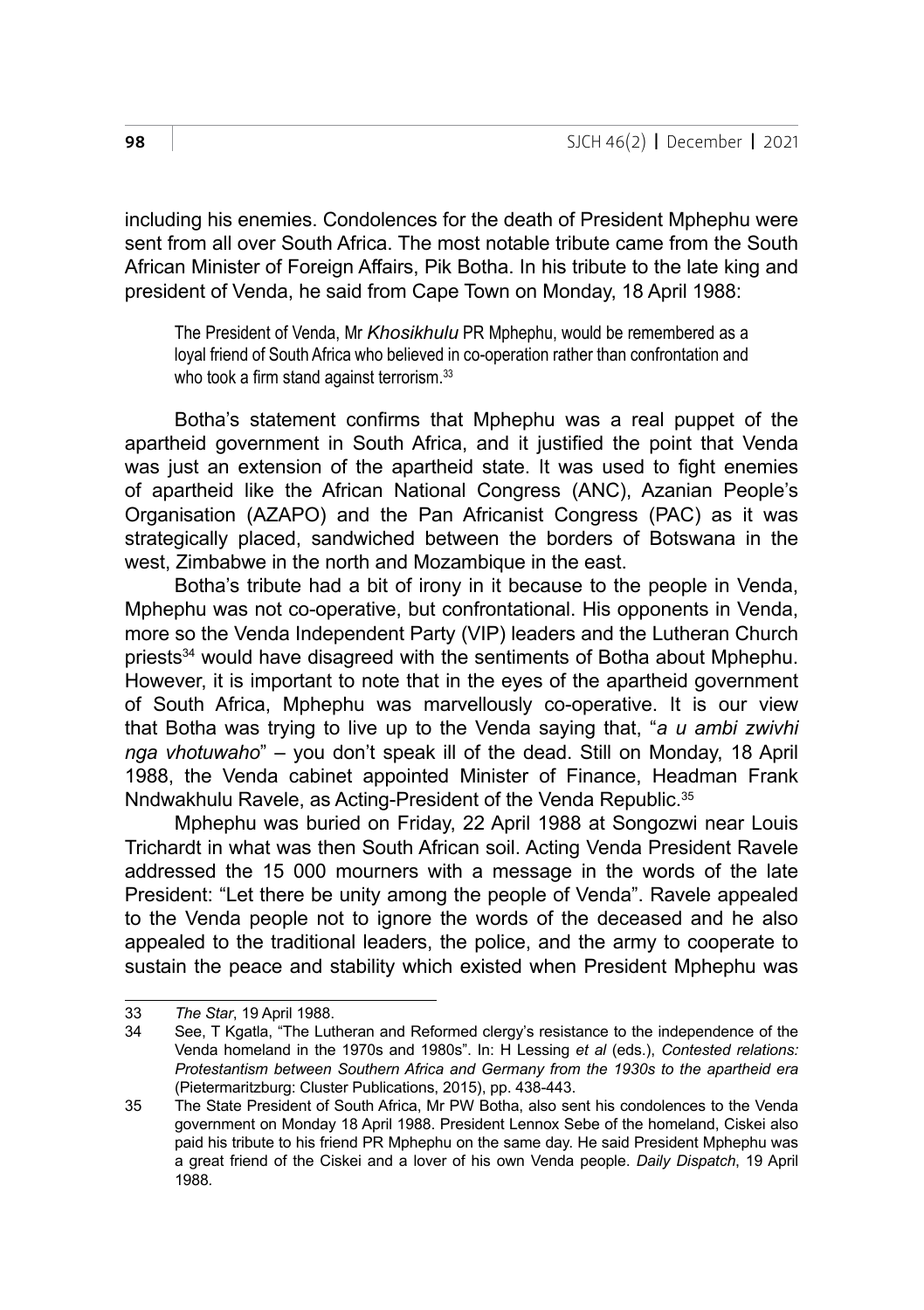still alive.36 However, to say there was peace and cooperation during the period of Mphephu's rule would be an exaggeration.

Songozwi, where Mphephu was buried, was a traditional burial place for kings of the Singo community, specifically the Mphephu-Ramabulana. Historically the place belonged to the Singo people, and that was where their first royal palace (*pfamo*) was established after they had migrated to the south from Matongoni. The place was taken and had been part of "white South Africa" ever since Mphephu I (son of Makhado) was defeated by the Transvaal Boers in 1898, and it was not returned to the Venda royal house until after 1994. The burial of President Mphephu cleared the way for his successor to be appointed within thirty days of his death by the 92-member Venda National Assembly. King Mphephu did not groom an obvious successor, but Acting President Ravele, who also happened to be a cousin of the late Mphephu, was the favourite contender.<sup>37</sup>

Many Venda people saw the death of Mphephu as a solution to many problems in the homeland. It was the view of many that his death would solve traditional leadership disputes which were caused by Mphephu dethroning legitimate headmen and chiefs and replacing them with his supporters. Hopes were high after Mphephu's death that two young chiefs deprived of their birth right to the thrones would be reinstated. It was believed that Chief Kennedy Tshivhase and Chief Peter Kutama would ascend to their thrones after Mphephu had denied them their birth right for political reasons. The new Presidential designate, Frank Nndwakhulu Ravele, was described in royal circles as a good man, and it was expected that he would be sympathetic to these young men's cause.<sup>38</sup>

The hopes of the Venda people were finally raised on Tuesday, 10 May 1988 when the Venda National Assembly voted unanimously that 62-year-old Zion Christian Church (ZCC) member, Headman Ravele, be the new President.39 Ravele would be the second and the last State President of the Republic of Venda. President Ravele called an early general election on 14 and 15 September 1988. Observers felt that it was Ravele's attempt to consolidate his position as the head of state in Venda. The election was just a formality, as the former opposition party, the VIP, had disappeared from

<sup>36</sup> *Sowetan*, 26 April 1988.

<sup>37</sup> *The Star*, 22 April 1988.

<sup>38</sup> *City Press*, 8 May 1988.

<sup>39</sup> Headman FN Ravele was one of the few cabinet members who were educated. He was a Bachelor of Arts student at Unisa, and he was a former treasurer of the Mphephu Tribal Authority and his election to the Presidency was unopposed according to the information provided by the Director-General of Information and Broadcasting, Mr MD Nethononda. *The Star*, 11 May 1988.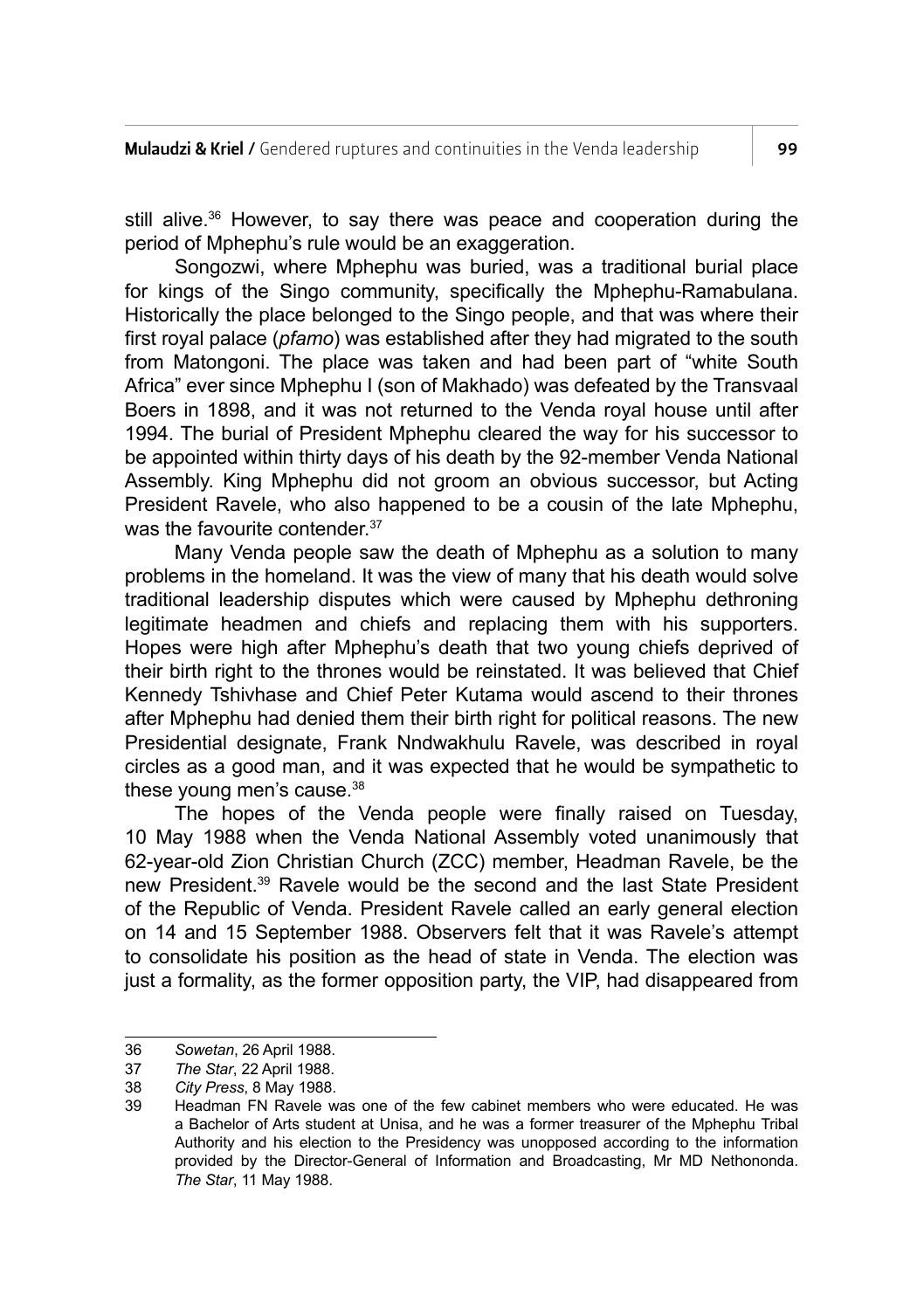the Venda political landscape.<sup>40</sup> The amended Venda Electoral Act stated that a candidate could only be nominated if, amongst other things, he was a member of the VNP (Venda National Party).<sup>41</sup> The VNP won a landslide victory, competing alone. President Headman FN Revele was sworn in, and in his crowning moment, he showed that he was not going to depart from the VNP policies and those of his predecessor. It was clear from his speech that torturing of people perceived to be enemies of the state would not stop. Quoting from his speech to support this view:

Venda considered itself part of Africa and the free world, whether it received international recognition or not. Venda would not allow any communist-inspired actions to disrupt its stability.

These were tough words and a stern warning to people who thought that, with Mphephu's passing, things would normalise in Venda. Political prisoners remained detained. There was also a clamp down on journalists<sup>42</sup> and other people who were critics of the Ravele government.<sup>43</sup>

Venda did not stabilise after the death of President Mphephu and the Ravele government was unable to suppress the power of the youth. Venda youths became increasingly militant after the death of the feared Mphephu. The youths were the main reason for the downfall of the Ravele government during a military coup early in 1990. From 1988 to 1990, Ravele and his cabinet were confronted with the serious challenge of controlling youths who were protesting almost every day. Early in 1990 the Venda armed forces, led by Brigadier-General Gabriel Mutheiwana Ramushwana, took over the government. This signalled the end of homeland and traditional authority. It is imperative to indicate that the early 1990s was a period of turmoil in South Africa with the release of political prisoners – most prominently, Nelson Mandela – and negotiations for the termination of apartheid. The sign of homelands crumbling was there for everyone to see. During a military coup

<sup>40</sup> *Sowetan*, 28 June 1988.

The 21 VIP candidates who tried to stand for election by joining the VNP, were prevented from doing so. The aggrieved members tried to take court action on Friday, 22 July 1988, but their attempts were futile. *Sowetan*, 22 July 1988.

<sup>42</sup> The *Sowetan* reporter, Mathata Tsedu, was detained with pupils from Tshakhuma in Venda. The arrest of Tsedu was associated with the Tshakhuma youth protesting against ritual killings in Venda, and Tsedu as a reporter was covering a story. The protests spread all over Thohoyandou in solidarity to the call by the youths of Tshakhuma. The University of Venda Students' Representative Council (SRC) also got involved in the protests. See, *Sowetan*, 16 August 1988; *Sowetan*, 17 August 1988.

<sup>43</sup> The well-known South African pop star, William Mthethwa, was one of the victims of Ravele's regime when he was *sjambokked* (beaten) with other musicians and revelers by Venda police at the Thohoyandou Stadium on Saturday, 6 August 1988. Mthethwa was performing in a 15 hour non-stop Radio Thohoyandou music festival. *Sowetan*, 8 August 1988.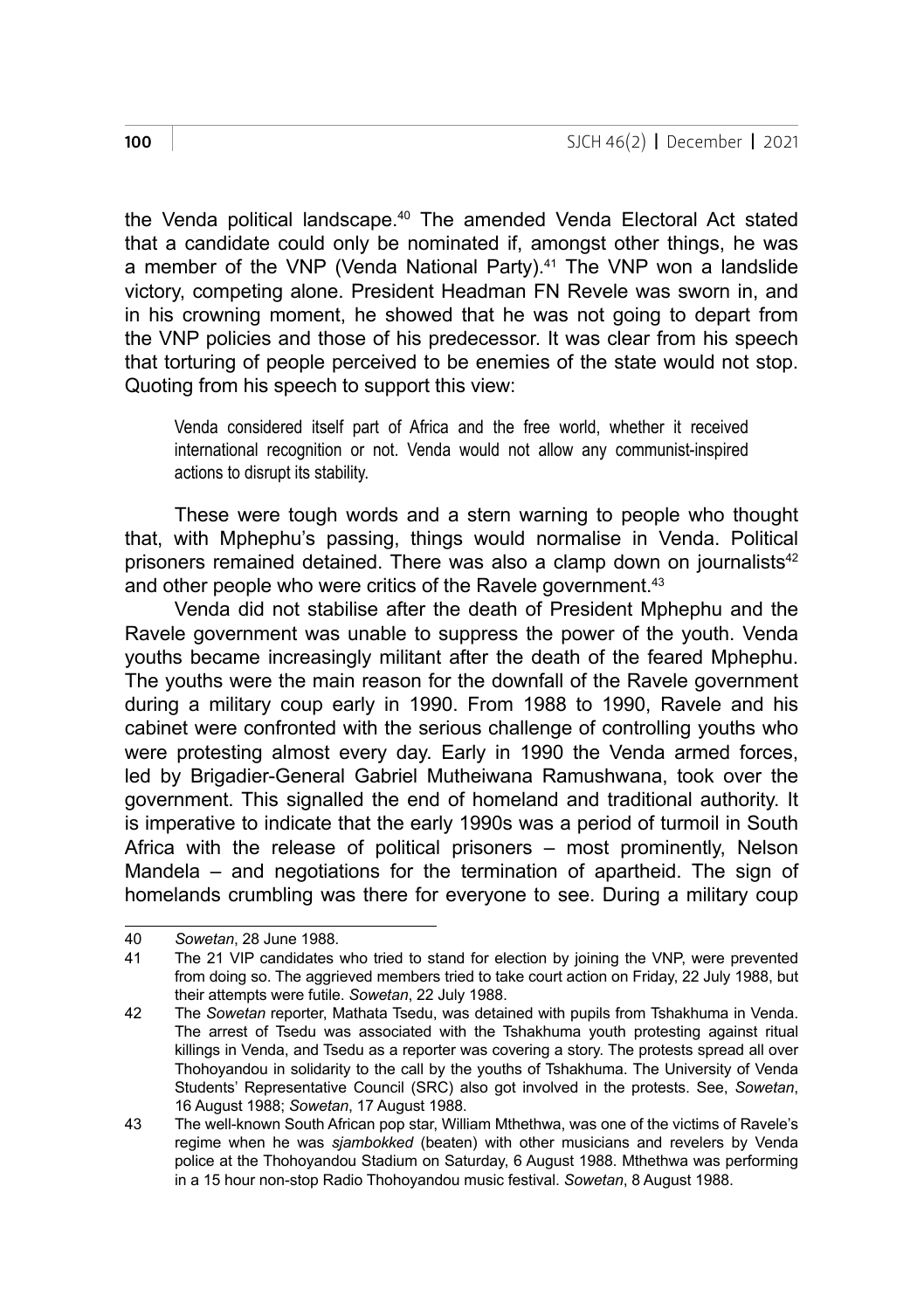in the Ciskei, President Lennox Sebe was toppled by Brigadier-General Oupa Qozo and in the Transkei, George Mantanzima was toppled by General Bantu Holomisa. In Bophuthatshwana, attempts by Rocky Malebane-Metsing to topple President Lucas Mangope was thwarted by the Bophuthatswana Defence Force (of course with the aid of South African Defence Force). It is highly probable that there had been a coup in Venda as well. Ravele might not have "given up" the control of government voluntarily as it was alleged.

The military government of Ramushwana abolished the status of the Venda king immediately after taking over in 1990. The step was justified through the findings of the Mushasha Commission of Inquiry, which had been appointed by Ramushwana. The Ramushwana military junta did not want two centres of power in Venda.

Thus, the person who was the successor (*mulaifa*) to the Ramabulana throne was not going to be king of Venda, but merely ruler, or chief (*thovhela*) of Vhailafuri. Mphephu was succeeded by *Makhadzi* Phophi Mphephu as regent (*thovhela-pfareli*) for seven years until Tshimangadzo Mphephu Ramabulana could succeed his father. The installation of Tshimangadzo as Chief Dimbanyika Thohoyandou Ramabulana II coincidentally came in 1994, at the time when Venda was integrated into South Africa at the end of 46 years of rule by the National Party in South Africa.<sup>44</sup> Chief Dimbanyika was not well-known in Venda like his father, and he was not a favourite within the royal family of the Ramabulana. There were some allegations coming from some people within the Ramabulana royal family that Chief Dimbanyika was a reckless ruler who showed scant regard for tradition and protocol and had no respect for his subjects, not even elders.<sup>45</sup>

Those who were not impressed with Dimbanyika alleged that he did not heed any advice from the Royal Council. However, these claims were dismissed by his royal supporters who countered by saying Dimbanyika did not have a royal council and he was advised by only two people, his *ndumi* (younger brother assistant-ruler), Toni Mphephu, and *khadzi* [ruler's sister], Mavis Mphephu. His opponents claimed that the absence of a royal council led to the chief taking wrong decisions. Dimbanyika Thohoyandou Ramabulana II did not live long. Three years after his installation he died tragically in a car accident at Tshipise in December 1997, leaving only a baby girl, Masindi, as heir to his throne.46

<sup>44</sup> Luonde, "Vhavenda history", <https://luonde.co.za>, accessed 28 August 2020. The source was used since it is one of those that Venda people are using today to give a narration of their history. It might not be detailed or academic, and cannot be cited uncritically, but it is a useful source to comprehend the present-day shaping of a popular history of the Venda people.

<sup>45</sup> Luonde, "Vhavenda history".<br>46 *Limpono Mirror* December 1

<sup>46</sup> *Limpopo Mirror,* December 1997*.*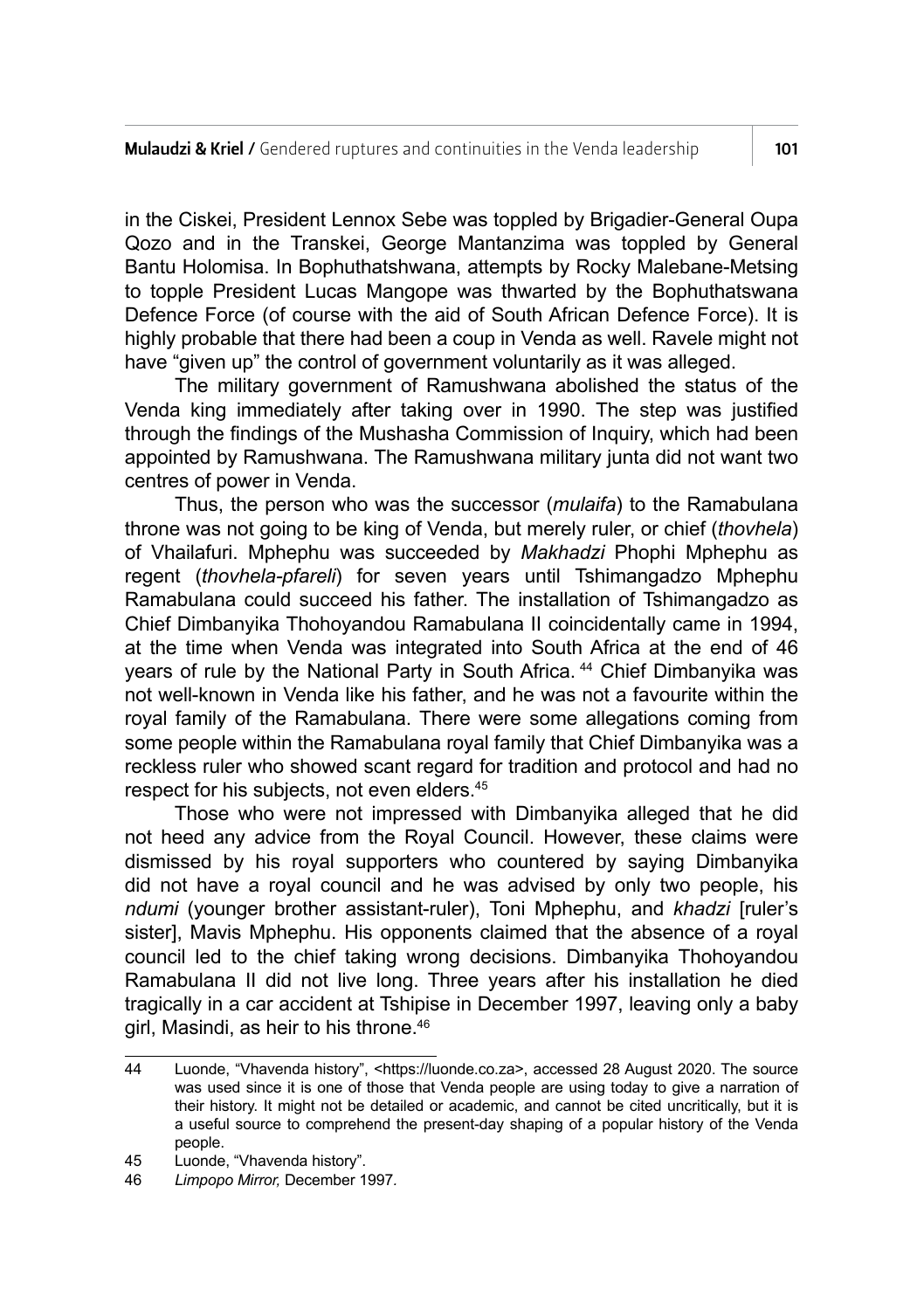It did not take long for the Vhailafuri to crown a new chief after the death of Dimbanyika. His younger half-brother and his *ndumi*, Peter Toni Mphephu, was installed as the new chief of Vhailafuri on 28 November 1998 at a ceremony addressed by South Africa's first black head of state, Nelson Mandela.<sup>47</sup> One thing that was unusual about the crowning of Toni Mphephu was that the Rambulana had thrown tradition and customs out of the window by allowing a *ndumi* to be chief – and at that, a son of Matamela Mphephu, the second wife of PR Mphephu, but not a "cattle" (*dzekiso)*  wife.48 Dimbanyika was the son of Mphephu's first "cattle" wife Masindi Mphephu, whose name was taken by Masindi, the daughter of Dimbanyika. Mbulaheni Charles Mphephu, the son of the second "cattle" wife, Doris Mphephu, was surprisingly not considered for the throne by *Makhadzi* Mavis Mphephu. One other aspect of the crowning of Toni Mphephu that one must take cognisance of is the continuation by the Ramabulana to invite politicians to crown chiefs, which was not the case before the time of Chief Mbulaheni George Ramabulana.

#### 6. THE ROLE OF COMMISSIONS IN RESOLVING THE VENDA KINGSHIP DISPUTES

Over the last 25 years, several commissions investigated the issues of kingship disputes in Venda. As already mentioned, the Mushasha Commission was appointed by the late Venda Military ruler, Brigadier General Gabriel Mutheiwana Ramushwana. Advocate Jackson Maela Mushasha was the Chair of the Commission. The other members were the University of Venda Deputy Vice-Chancellor and Professor of Anthropology, Victor Nkhumeleni Ralushai and Professor of Anthropology at the University of the Witwatersrand, Johannesburg, David Hammond-Tooke. Ramushwana's Venda government of National Unity also co-opted into the Commission Mr MP Nengovhela, a Magistrate in the District of Mutale. The commission convened for the first time on 25 June 1990 and its findings were published

<sup>47</sup> South African Government Information, Extract from President Nelson Mandela's speech at Toni Peter Mphephu's coronation, South African Government Information Website, 28 November 1998.

<sup>48</sup> *Dzekiso* refers to the cattle paid for the marriage of a *mutanuni* (royal wife) – hence sometimes also the notion "cattle" wife or "house of *dzekiso*" to denote the line of succession. As recorded by Stayt, the mother of the future king (*khosikhulu*) had to have been given to the reigning king by his father and *lobola* (dowry) must have been paid with *dzekiso* (cattle); the reigning king in turn was supposed to have been the eldest son of a royal wife given to his father by his grandfather. See, HA Stayt, *The Bavenda* (London: Frank Cass, 1968), p. 208.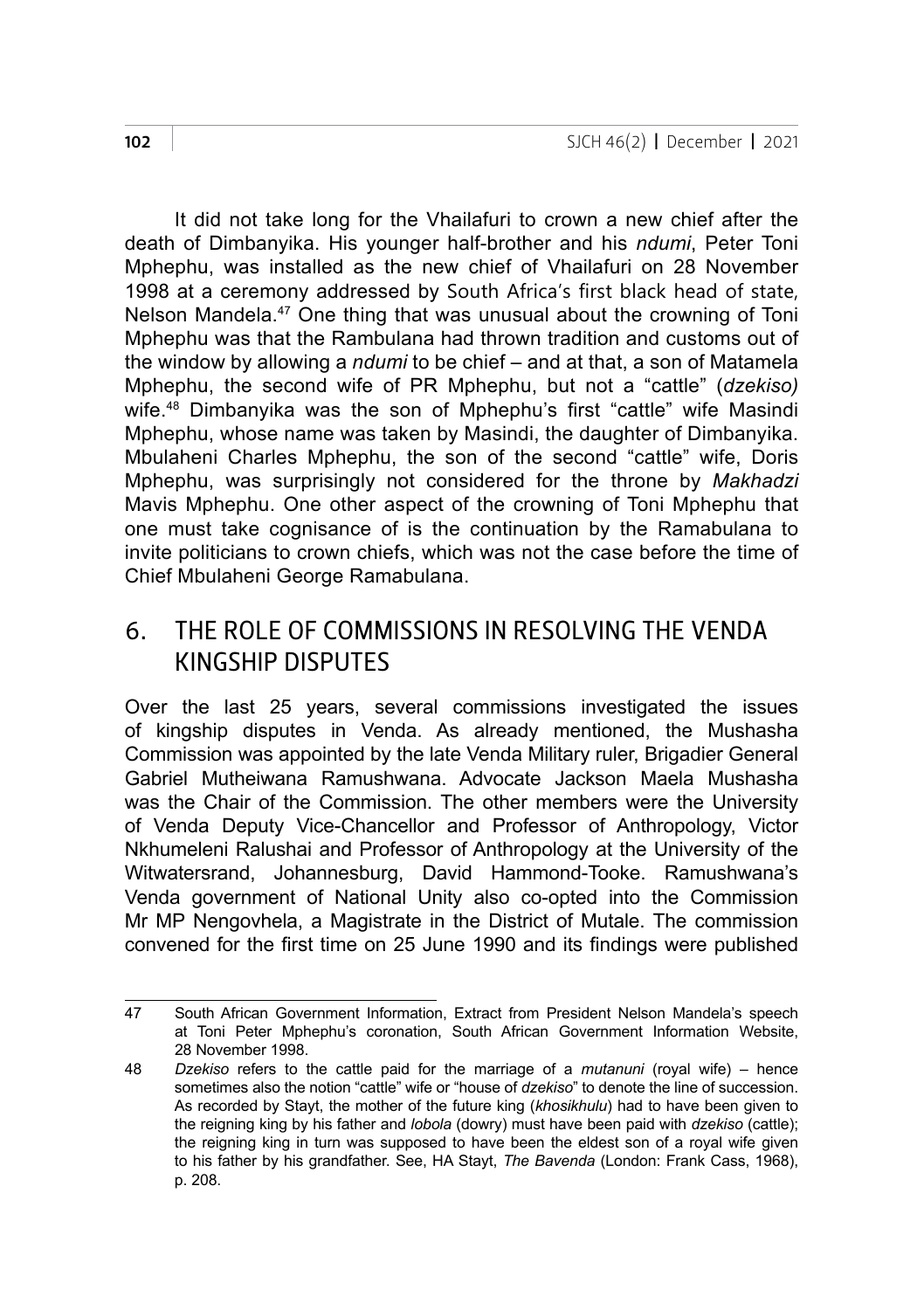before the end of that year.49 The Mushasha Commission had to assist the Brigadier General with the problem that, according to the Constitution of the "Republic of Venda", the traditional ruler of the VhaVenda was also the Head of State of the 'Republic'.<sup>50</sup> This put the military junta in the most precarious predicament because it implied that they had to be accountable to the king*.*  This was, of course, the last thing Ramushwana wanted.

There were enough irregularities in the rule of Headman Ravele (and his predecessor) to have justified the appointment of the Mushasha Commission. However, Brigadier Ramushwana needed the "symbolic ritual" of an official commission to mark the Venda kingship as an apartheid intervention and to enable him to loosen himself from the requirement in the Venda Republic's legislation that the head of state had to subject himself to the king of the Venda people.51 Any credibility that the investigations of the Mushasha Commission may have had was tarnished by the fact that its ruling provided the military ruler with the answer he had been hoping for. The findings of the Mushasha Commission also paved the way for the disputes among Venda royal families in the post-apartheid South Africa. The Commission stated that the Vhavenda had no such thing as a king, and that the Ramabulana should not be recognised as the most senior of the Venda royal houses. This was for the second time in less than a century that the Ramabulana was demoted to the same status of the other 27 Venda chiefs.

In 1996 the first post-apartheid premier of the newly established Limpopo (Northern) Province of South Africa, Advocate Ngwaugo Ramathlodi, appointed another commission, led by the (by then) retired former University of Venda Vice-Rector, Professor Victor Ralushai. The Commission's mandate was to investigate, amongst other things, claims that certain traditional leaders were irregularly deposed or unduly recognised by the apartheid and homeland governments.52 It is important to note that the Ralushai Commission's findings were reported to be very controversial. It has been alleged that the Commission went beyond its mandate of investigating the kingship/rulership disputes. The details of the findings remain unrevealed to the general public

<sup>49</sup> Government of South Africa, *Commission of Inquiry into Venda Vhuhosi Affairs I* (Pretoria: Government Printing Works, 1990).

<sup>50</sup> Luonde, "Vhavenda history".

<sup>51</sup> M Buthelezi and D Skosana, "The salience of chiefs in post-apartheid South Africa. Reflections on the Nhlapo Commission". In: JL Comaroff and J Comaroff (eds.), *The politics of custom. Chiefship, capital and the state in contemporary South Africa* (Chicago: Chicago University Press, 2019), p. 115.

<sup>52</sup> Luonde, "Vhavenda history".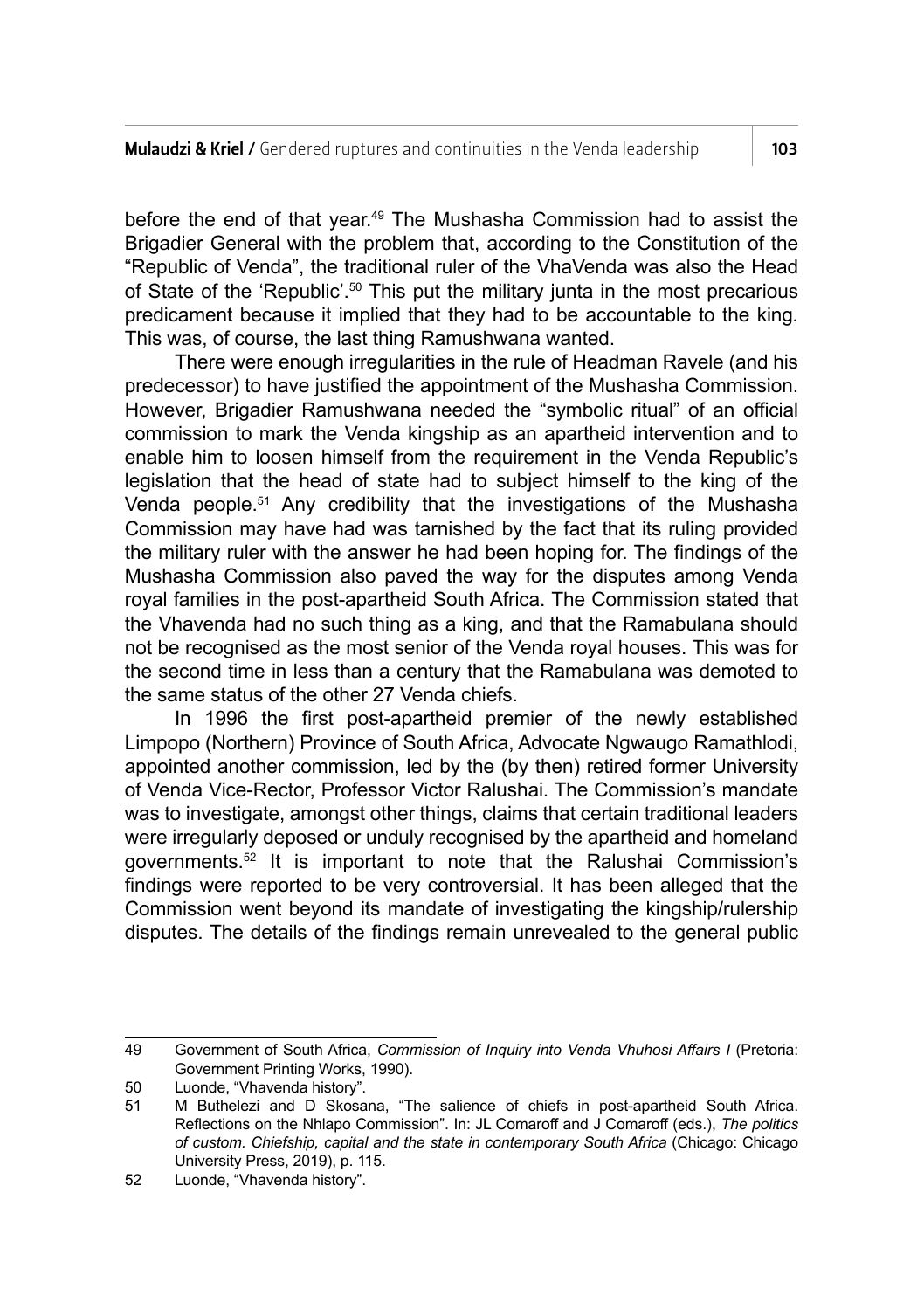even today.<sup>53</sup> A thorough discussion of the commission's report justifies an article of its own. The findings can be summarised as follows:

The Ralushai Commission of Inquiry<sup>54</sup> declared the status of the Ramabulana, Tshivhase and Mphaphuli as the three senior houses of Venda traditional rulers. The Commission also acknowledged the fact that the Mphaphuli did not claim to be senior to the Ramabulana and Tshivhase, hence their claim for chiefship but not kingship. The Commission considered whether it would be feasible to have three kings for the Venda nation – in this case, the Ramabulana, Tshivhase and Davhana.<sup>55</sup> In the end the Commission realised that the option was neither feasible nor practical. There was another problem confronting the Commission: none of the senior chiefs who put up claims for kingship, wanted Toni Mphephu to be their king. Finally, the Ralushai Commission of Inquiry reiterated the fact that Ramabulana was the most senior house among the Venda traditional leaders and that the other two senior traditional houses, Tshivhase and Mphaphuli, ought to regain their previous status of chiefs.

There is a paradox in the finding of the Ralushai Commission of Inquiry. Both Professor Victor Ralushai and Advocate Jackson Mushasha were part of the Mushasha Commission into Venda rulership*,* which was responsible for the erosion of the Venda kingship. It is hard to explain why the findings of the Ralushai Commission could so strongly contradict the work both men had done with the Mushasha Commission. The lack of consistency in the findings of the Mushasha and Ralushai Commissions raises a lot of questions about the reliability and credibility of both Commissions on the Venda kingship discourse. It was perhaps never for the Ralushai Commission of Inquiry to decide who, historically, had the most convincing claim to kingship. The Commission had to determine how peace could best be observed amongst the Venda people within the Republic of South Africa.

<sup>53</sup> It took the efforts of traditional leaders from Sekhukhune in Limpopo to have the final report made public. This happened after the traditional leaders had taken the then Minister of Provincial and Local Government, Dr Sydney Mufamadi, to court to force him to give them access to the final report of the Ralushai Commission of Inquiry. It is also important to emphasise that the final report of the Ralushai Commission remains elusive to scholars for research even though the courts declared that it had to be made public. Even Buthelezi and Skosana did not seem aware of this as they concluded the matter with the words, "but its report was never made public." See Buthelezi and Skosana, "The salience of chiefs", p. 115.

<sup>54</sup> Government of South Africa, Ralushai Commission of Inquiry III (Pretoria: Government Printing Works, 1998), pp. 776-777.

<sup>55</sup> Historically, Davhana was king after succeeding his father Ravele Ramabulana, before he was toppled by his younger brother Makhado in the late nineteenth century. It is surprising that the Ralushai Commission failed to accord Davhana the status of king of the Ramabulana as he was the eldest in that house. It might be because, since Davhana was a fugitive from Tshiruluni, he never had a chance to reclaim his kingship after he was dethroned by Makhado.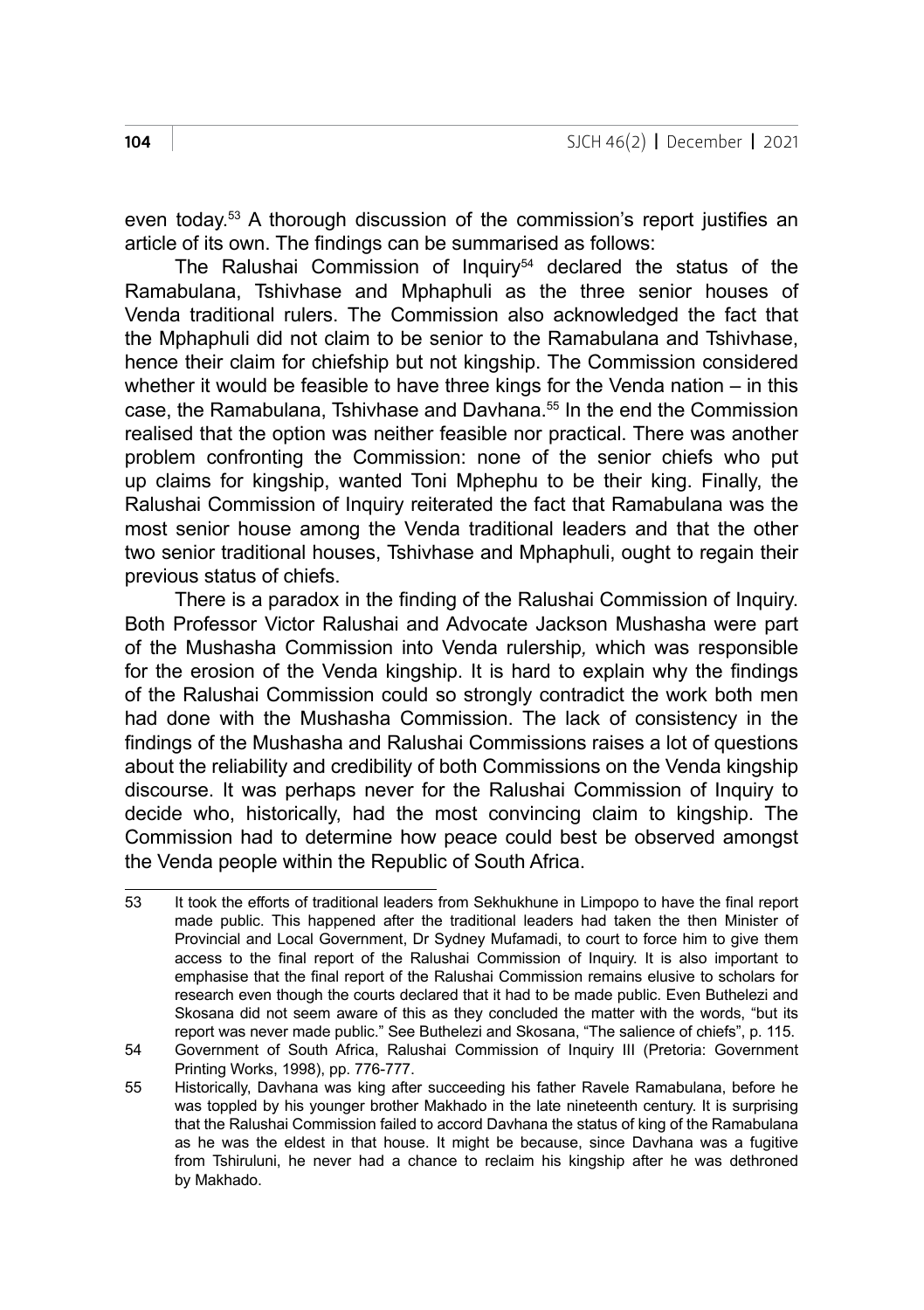Both the Mushasha and Ralushai<sup>56</sup> Commissions, though controversial, helped to make the work of the Nhlapo Commission a lot easier. On 16 October 2004, the Minister for Provincial and Local Government, Sydney Mufamadi, announced that President Thabo Mbeki had appointed a Commission on Traditional Leadership Disputes and Claims in terms of section 23 of the Traditional Leadership and Governance Framework Act, No. 41 of 2003. The President appointed Professor Thandabantu Nhlapo to chair the Commission. To assist the Commission, the Ministry for Provincial and Local Government handed over all relevant research materials, including reports of various Commissions of Inquiry appointed in provinces such as the Eastern Cape, Free State, North West and Limpopo Province. Amongst the reports handed to the Nhlapo Commission was the Ralushai Commission of Inquiry's report.57 The findings of the Nhlapo Commission are helpful to reach conclusions on the matter of chiefship and kingship disputes amongst the Venda people.

The final decision of the Nhlapo Commission was that the kingship of the Vhavenda as a whole was to be restored under the lineage of Ramabulana.<sup>58</sup> Soon after their ruling, the other Venda senior traditional leaders, Vhangona, Tshivhase and Mphaphuli challenged the recommendations of the Nhlapo Commission in the High Court of South Africa. The court challenge started immediately after the announcement of the Nhlapo Commission findings by President Jacob Zuma in July 2010. He stated that the Ramabulana house was the rightful custodian to the Venda throne.<sup>59</sup> The court challenge of the Vhangona, Tshivhase and Mphaphuli was dismissed by Judge Francis Legodi and they were ordered to pay the costs for the lawsuit. Judge Legodi gave his judgement on 13 September 2012 in the Northern Gauteng High Court in Pretoria. He ruled that Toni Mphephu was the rightful heir to the Venda kingship.<sup>60</sup> His ruling was merely affirming the findings of the Nhlapo Commission. The case remained in court until the house of Mphaphuli decided first to accept the authority of the Ramabulana and thereupon withdrew from the court case. The Tshivhase followed later when they decided to give up their court challenge on Friday, 15 August 2014.

<sup>56</sup> The author of this article, Lufuno Mulaudzi, obtained access to the Ralushai Commission of Inquiry from COGTA (Department of Co-operative Governance and Traditional Affairs) for the purposes of his doctoral studies. For an in-depth discussion, see chapter 9 of the thesis: L Mulaudzi, Historicising the politics of *vhuhosivhuhulu:* the Venda polity and state formation in South Africa, c. 1800s-2020 (PhD, University of Pretoria, 2019), pp. 199-215.

<sup>57</sup> Luonde, "Vhavenda history".

<sup>58</sup> Government of South Africa, *Commission on traditional leadership disputes and claims, government gazette* (Pretoria: Government Printing Works, 2008), p. 664.

<sup>59</sup> *Capricorn Voice*, 19 August 2014.

<sup>60</sup> *ZoutNet*, 18 September 2012.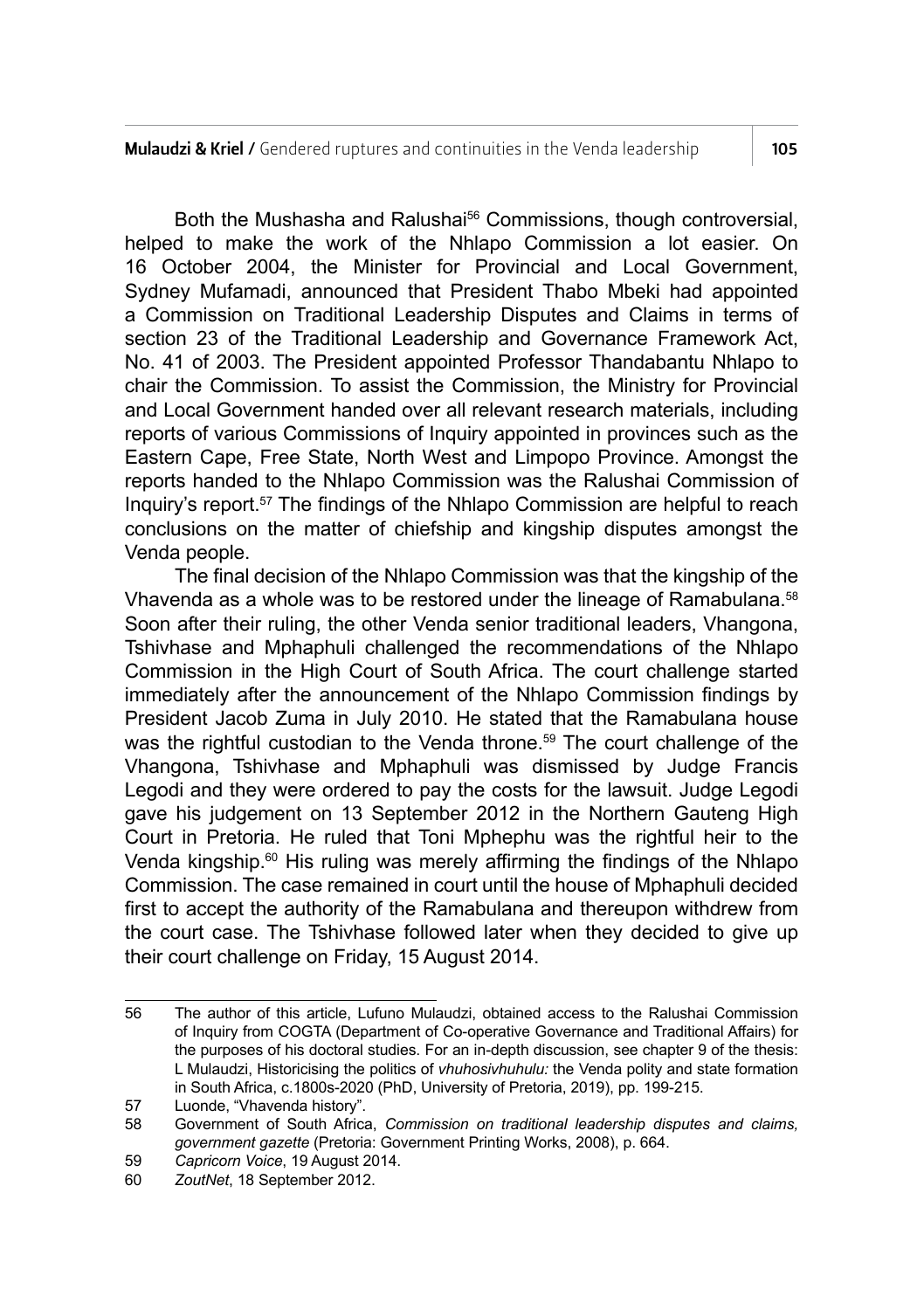This did not end the Venda kingship disputes. The problems which were not within the scope of the work of the Nhlapo Commission, persisted. The Nhlapo Commission only decided on which house of Masingo the custodianship of the Venda kingship rested. However, it failed to address the issue of who amongst the Ramabulana should be king or queen. It is a fact that the Nhlapo Commission and President Zuma concluded that Toni Mphephu had to be the king of all the Vhavenda. This conclusion was merely based on the foundation that Toni Mphephu had been the claimant for the Ramabulana at the Commission. In its decision the Commission relied mostly on customary laws as presented before it, thereby ignoring historical precedents of female rulership, as well the principle of gender equality upheld by the 1996 Constitution of the Republic of South Africa. The Commission did not conduct research to find out if Toni Mphephu was the legitimate heir to the Venda throne. It is based on these gaps that the issue of the Venda kingship is still not settled. In the midst of the Vhangona, Tshivhase and Mphaphuli court cases, the Ramabulana were soon confronted with another court case not far from home.

### 7. VENDA KINGSHIP BATTLES CONTINUE WITHIN THE RAMARUI ANA HOUSE

In December 2012, the daughter of the late Chief Dimbanyika Tshimangadzo Mphephu, 24-year-old Masindi Clementine Mphephu and her uncle Mbulaheni Charles Mphephu, served court papers on Toni Peter Mphephu Ramabulana, the Co-operative Governance and Traditional Affairs Minister, the Limpopo Premier, President Jacob Zuma, and the National and Provincial Houses of Traditional Leaders. In the court papers, it was argued that the first applicant, Masindi Mphephu, was the only heir to the Venda kingship. The second applicant, Mbulaheni Charles Mphephu, argued that should Masindi not be considered for the kingship, partly due to gender discrimination, he would be the next in line for the position.<sup>61</sup>

The applicants wanted the court to set aside the decision to appoint Toni Mphephu as king of the Vhavenda. Secondly, the applicants wanted the court to declare the practice of only installing males as traditional leaders to be declared unconstitutional. Thirdly the applicants held the view that should the court not rule that Masindi is the sole paramount ruler of the Vhavenda (or alternatively Mbulaheni as second in line); the Commission on Traditional

<sup>61</sup> *Limpopo Mirror*, 21 December 2012.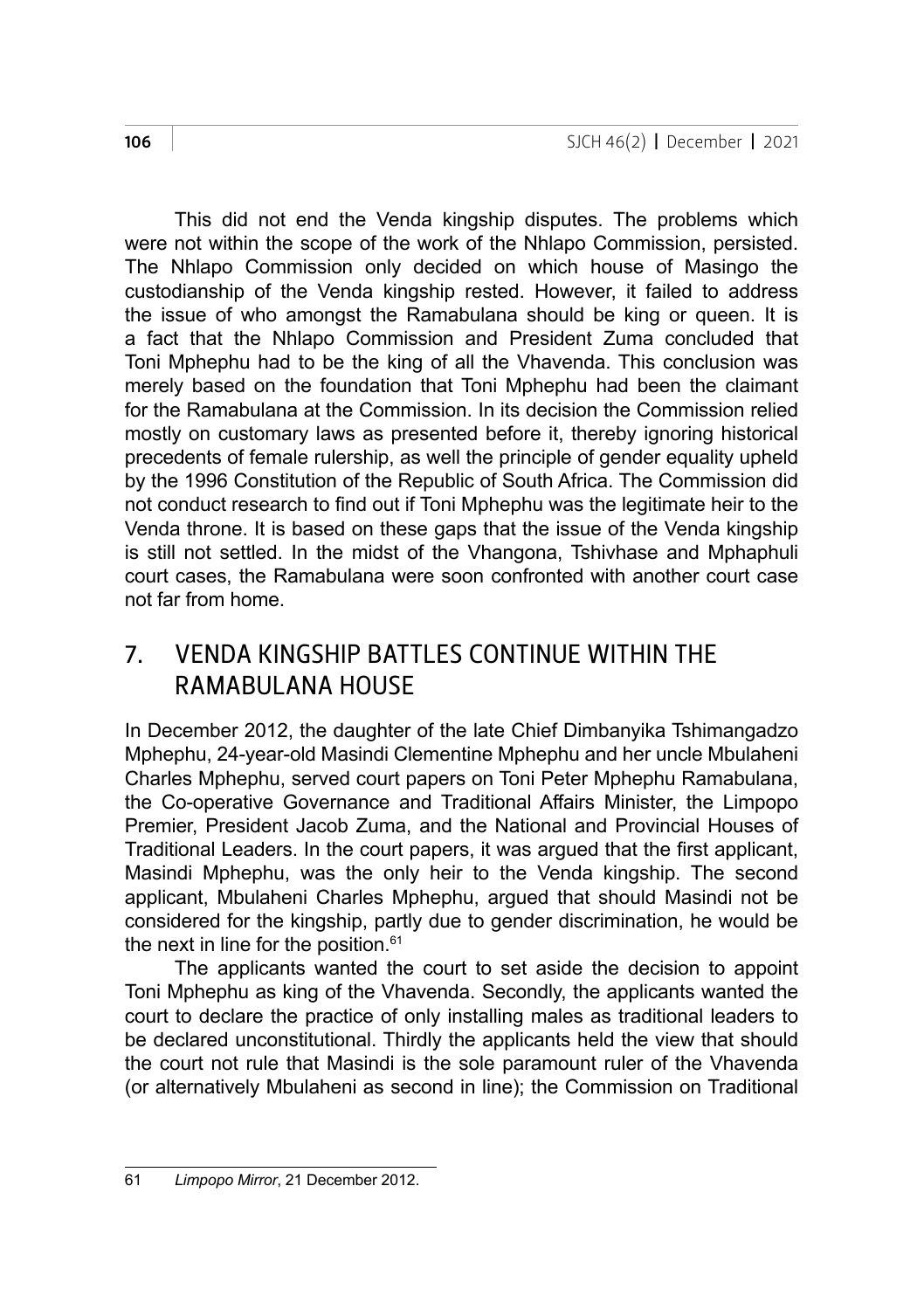Leadership Disputes and Claims had to be ordered by court to make a definite ruling on the matter.<sup>62</sup>

The applicants put a detailed genealogy of Patrick Ramaano Mphephu and the houses in terms of succession line in an affidavit to the court. It was stated in the affidavit that Mbulaheni Mphephu was the remaining eldest son of Patrick Ramaano Mphephu. It was also stated that Masindi Mphephu was the only child of the late Dimbanyika Mphephu who was chief of the Vhavenda and also the second eldest son of king Patrick Ramaano Mphephu. Dimbanyika succeeded his father Patrick Ramaano Mphephu because the first born of the cattle (*dzekiso*) <sup>63</sup> house died before his father's death.64

Both Mbulaheni Mphephu and Masindi Mphephu held the view that proper procedure was not followed when Toni Mphephu was appointed as king of the Vhavenda. They argued that because Toni Mphephu was appointed *ndumi* to Masindi's father, Dimbanyika Mphephu, he should not have been considered for the position of king. The two applicants further argued that Toni Mphephu did not come from the right cattle (*dzekiso*) house. The applicants wanted the court to rule on several legal issues, which included the High Court's jurisdiction in the matter, whether claims had been prescribed in terms of certain Acts and whether there was an investigation pending with the Commission on Traditional Leadership Disputes and Claims. The court was also asked to determine whether the President's decision to acknowledge Toni Mphephu should first be challenged and whether the legislation was in place to cause it to be a lawful decision.

It was the view of the *Limpopo Mirror* that the outcome of the case might depend on the court's interpretation of the rule of male primogeniture. The applicants argued that the Bill of Rights placed an obligation on the government to develop customary law in line with the Constitution. Mbulaheni Mphephu stated in the affidavit to the court that as a woman, the first applicant, Masindi Mphephu's claim to the kingship would be barred by the rule of male primogeniture. In that case the only claim to the title to be determined would be that of second applicant, Mbulaheni Mphephu.<sup>65</sup>

The case was heard for the first time at the High Court in Thohoyandou on 31 August 2015. The case was finally heard in December 2016 at the same Court. Judge President Ephraim Makgoba dismissed Masindi's case and stated that he would provide his reasons for the dismissal of the case in 2017.<sup>66</sup> Masindi wanted the court to set aside a decision made by President

<sup>62</sup> *Limpopo Mirror*, 21 December 2012.

<sup>63</sup> Referring to the cattle paid for the marriage of the royal wife.<br>64 Limpopo Mirror, 21 December 2012.

<sup>64</sup> *Limpopo Mirror*, 21 December 2012.

<sup>65</sup> *Limpopo Mirror*, 31 August 2015.

<sup>66</sup> *Limpopo Mirror*, 16 December 2016.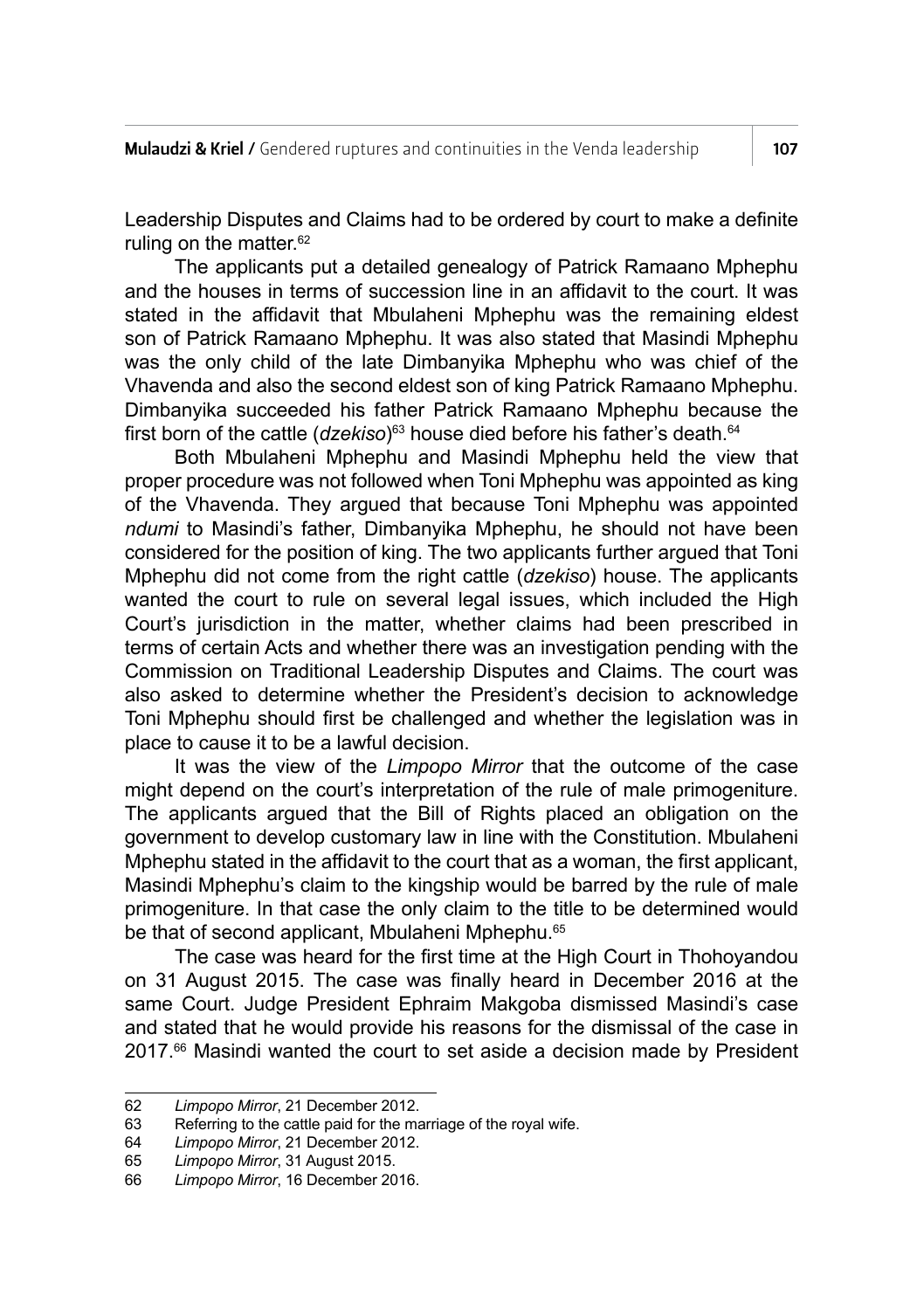Jacob Zuma in 2012 recognising Toni Mphephu as king. She declared that she was the only heir to the kingship of the Venda people and that she was merely fighting for what was rightfully hers. In contrast, the Ramabulana royal family argued that succession to the rulership position was not automatic. They further argued that Masindi was born three years before her father was installed as ruler, which made her ineligible for the throne. They also claimed that no *lobola* or dowry was paid for Masindi's mother, which also made her ineligible, and, one last reason which was predictable, the royal house of the Ramabulana claimed that in Venda tradition a woman does not reign. $67$ Masindi claimed that soon after she had begun asking to be made queen in 2012, she and her mother Fulufhelo Mphephu had to leave the royal court, and her mother died a year later.<sup>68</sup>

On Thursday, 25 May 2017, Judge President Makgoba dismissed the application to appeal by Masindi Mphephu against the ruling he made in December 2016, claiming that the appeal had no reasonable prospect of success. He also believed no court would come to another conclusion. Nevertheless, Masindi's lawyer, Mr Johan Hamman, did apply to the Supreme Court of Appeal in Bloemfontein, reckoning that a full bench of judges might indeed arrive at a different conclusion.<sup>69</sup> Meanwhile, the court interdict that Masindi Mphephu had obtained to stall Toni Peter Mphephu's crowning, was still standing. Masindi had indicated to News24 that she was ready to take the case to the highest court in the land, the Constitutional Court, if she received negative results in Bloemfontein.70

The tension in the Ramabulana royal house clearly shows that customs and traditions were thrown out of the equation when Toni was installed as king. The house of Ramabulana did not take cognisance of the country's constitution as a challenge to their traditional beliefs. It is for this reason that in their defence to the challenge posed by Masindi and Mbulaheni Mphephu, they argued that succession was not automatic and that a woman does not reign the Venda nation. The latter cannot be factual, as has been illustrated with the case of Tinyiko Shilubana. Also, as already mentioned, Makhadzi Phophi Mphephu was regent for almost seven years before Masindi's father, Dimbanyika Mphephu ascend to the throne. She is currently ruler in Dzanani, and this shows that a woman can ascend to the highest traditional authority in Venda.

<sup>67</sup> *Sunday Times*, 5 June 2016.

<sup>68</sup> *Sunday Times*, 5 June 2016*.*

<sup>69</sup> *Limpopo Mirror*, 3 June 2017.

<sup>70</sup> *News24*, "Venda princess vows to defeat incumbent king in court", <https://www.news24. com/>, accessed 13 August 2017.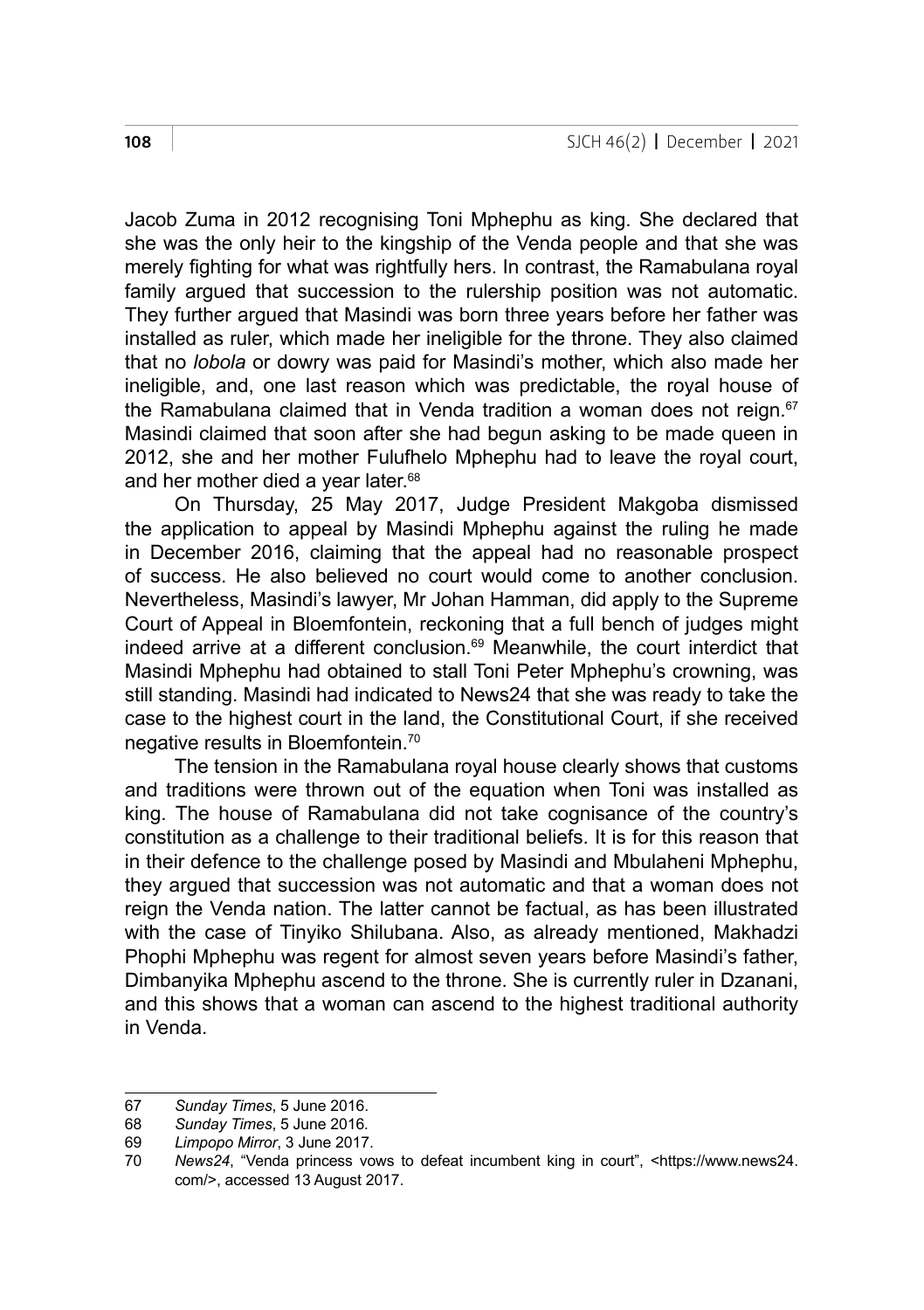One is compelled to conclude that Judge President Makgoba's handling of Masindi Mphephu's case seemed to be politically motivated. This view casts doubt on the independence of the judiciary in South Africa. Masindi Mphephu told the *Sunday Times* that (now former) President Zuma traded on his patronage of a disputed claimant to the Venda throne to secure a loan of R8.5 million from the Venda Building Society (VBS) Mutual Bank which he used to pay back the money for upgrades at his Nkandla homestead.<sup>71</sup>

Zuma's mortgage agreement with the bank was among the court papers filed with the Supreme Court of Appeal by Masindi Mphephu. She alleged that Zuma tried to hold Toni Mphephu's coronation three days after the loan was granted. She also highlighted that Toni Mphephu was a shareholder in Dymbeu Investments, a company that, together with the Public Investment Corporation, is the majority shareholder in VBS bank.<sup>72</sup> In light of this revelation by Masindi, it is suspicious that Zuma wanted to hold the coronation of Toni Mphephu only three days after his loan had been granted. This shows a great conflict of interest between the President and Toni Mphephu. One can argue that the announcement by Zuma to declare Toni Peter Mphephu Ramabulana as king of the Venda polity was a political and financially motivated decision, and it had very little to do with Venda traditions and customs.

## 8. THE JUDGEMENT BY THE SUPREME COURT OF APPEAL (SCA) OF SOUTH AFRICA

On 12 April 2019 the Supreme Court of Appeal of South Africa gave a judgement in Bloemfontein, South Africa on Case (948/17) of Mphephu v Mphephu-Ramabulana & others. The judgement proved wrong the assertion by Judge President Ephraim Makgoba made on 25 May 2017, when he was dismissing Masindi Mphephu's application of appeal against the ruling he had made in December 2016. After going through the presentations of the appellant, the SCA decided to refer the matter back to the Thohoyandou High Court in Venda. The order was given on the understanding that another judge should do further adjudication on the merits of the case. In so doing, the SCA set aside Judge President Makgoba's ruling which dismissed Masindi Mphephu's case.

The SCA declared the decision of 14 August 2010 by the Ramabulana Royal Council, identifying Toni Mphephu Ramabulana as suitable heir to the Venda throne, as unlawful, unconstitutional and invalid. It was

<sup>71</sup> *Sunday Times*, 11 February 2018.

Sunday Times, 11 February 2018.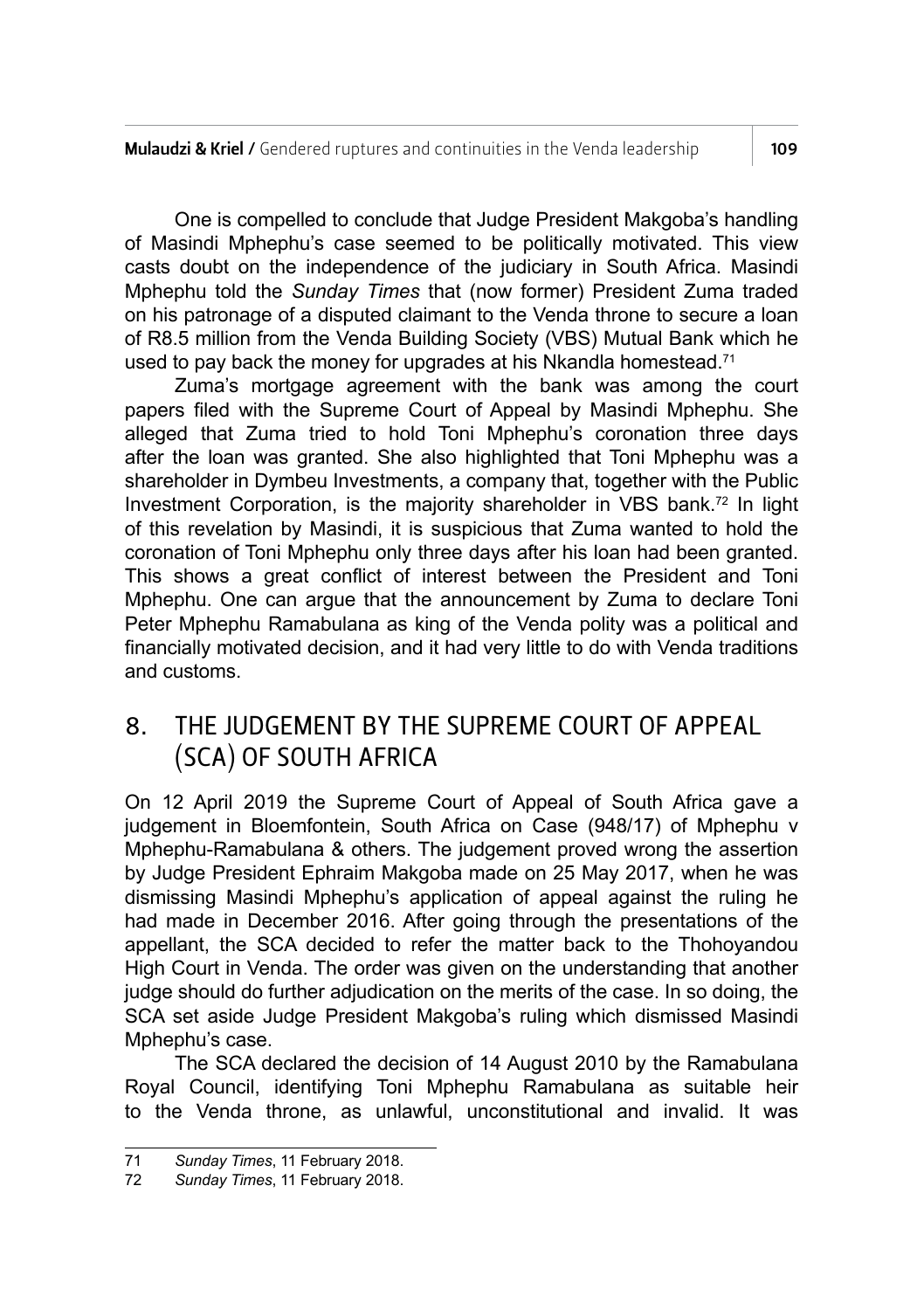therefore reviewed and set aside. The SCA further dealt with the decision of former President of the Republic of South Africa, Mr Jacob Zuma, dated 14 September 2012,<sup>73</sup> to recognise Toni Mphephu-Ramabulana as king of Venda. It was declared unlawful, unconstitutional, and invalid. It was reviewed and set aside.

The SCA further concluded that the decision of the Ramabulana Royal Council, and that of former President Mr Jacob Zuma, to recognise Toni Mphephu-Ramabulana as king of the Venda polity, were based on criteria that promoted gender discrimination. The decisions were reviewed and set aside on the basis that the discrimination impeded compliance with the provisions of section 2A(4)(c) of the Traditional Leadership and Governance Framework Amendment Act 23 of 2009, to progressively advance gender representation in the succession to the position of king or queen of the Vhavenda. The SCA finally instructed the President of South Africa, Mr Cyril Matamela Ramaphosa and the Limpopo Province Premier, Mr Stanley Mathabatha, to refer the following issues of customary laws and custom to the National House of Traditional Leaders and the Limpopo House of Traditional Leaders respectively for opinion and advice to be submitted to the High Court in Thohoyandou.

The SCA wanted the National House of Traditional Leaders and Limpopo House of Traditional Leaders to advise on whether a child born before the parent is recognised as a traditional leader qualifies to be the successor of the parent to that position of traditional leadership. The last important thing the two Houses of Traditional leaders had to advise President Ramaphosa and Limpopo Premier Mathabatha on was whether, in Venda custom, the *ndumi* qualifies to be identified and recognised as a successor to a position of traditional leadership. In the end the SCA declared that the withdrawal of the certificate of recognition of Toni Mphephu-Ramabulana as "*khosikhulu"* of Venda would remain in place pending the final determination of the matter.74

The order of the SCA dealt with the merit of the case, but it stopped short of determining whether Masindi Mphephu or Toni Mphephu is the rightful heir. The SCA was right to refer the matter back to the Thohoyandou High Court. The decision by the SCA was also another opportunity for the Mphephu-Ramabulana to sort out their internal problems. Whether the SCA's instruction to the President of the Republic, Mr Ramaphosa, and the Limpopo Premier, Mr Mathabatha, will make a practical contribution to a solution for the Masindi

<sup>73</sup> Published in Traditional Leadership and Governance Framework Act 41 of 2003, it reads as follows: "Recognition of Mr Toni Peter Mphephu (Ramabulana) as King of Vhavenda Community GNR 766, GG, 53705, 21 September 2012".

<sup>74</sup> The Supreme Court of Appeal of South Africa Judgement, Case No: 948/17.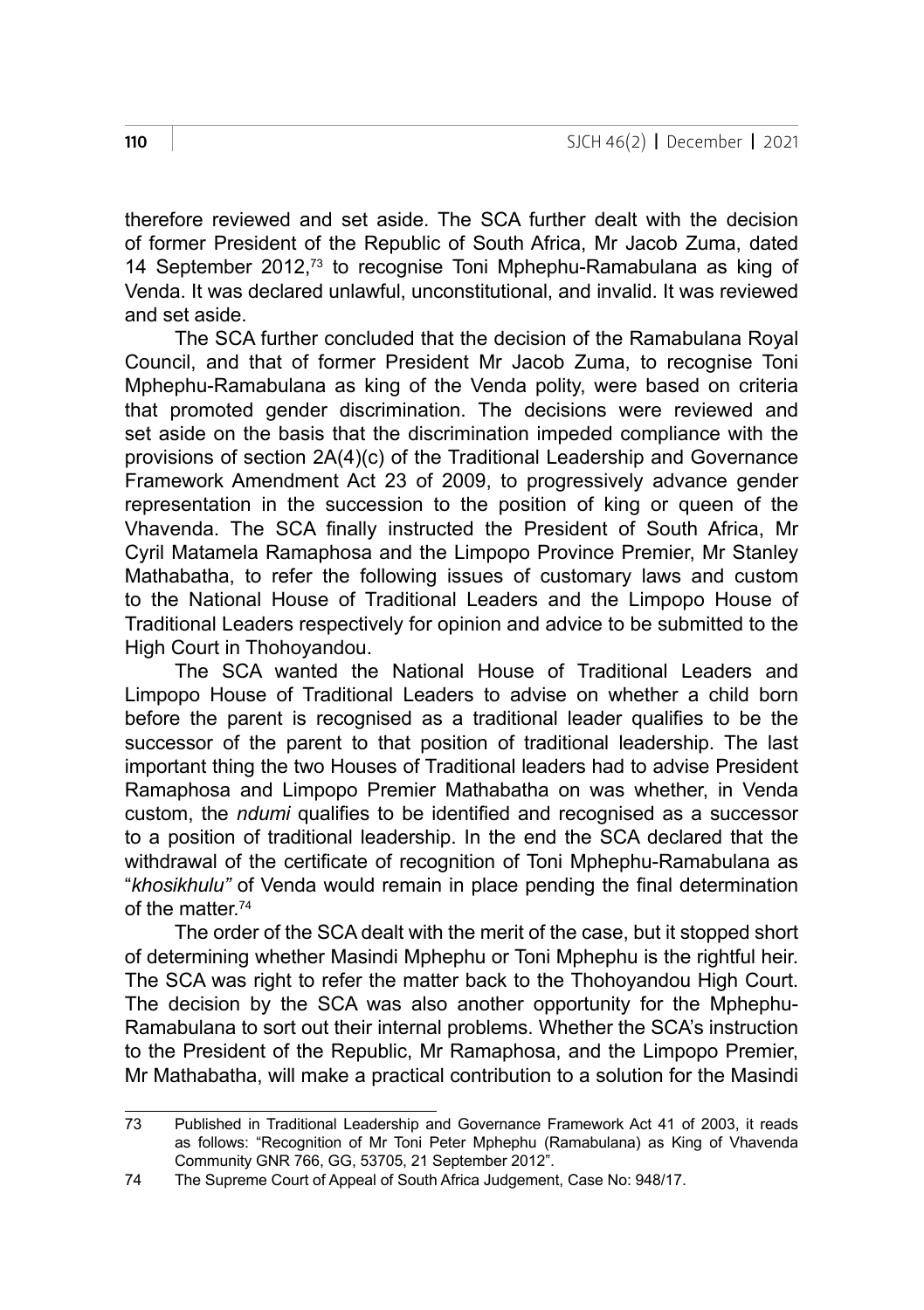Mphephu / Toni Mphephu duel, is doubtful. The National House of Traditional Leaders and the Limpopo House of Traditional Leaders cannot be expected to advise on the issues of whether a child born before a parent becomes a ruler can be a successor and whether a *ndumi* can be a successor to the throne, more especially in the Venda case. These two traditional leaders' authorities were not well placed to give sound advice, because leaders from other communities in the Limpopo Province or elsewhere in South Africa are not able to preside over the customs and traditions of the Venda community. It is against this background that one is compelled to agree that only the Mphephu-Ramabulana can resolve their problems internally without involving the courts.

It appears that soon after the SCA judgement, the royal house of Mphephu-Ramabulana had a meeting to bring peace within their ranks. The Ramabulana Royal Council spokesperson Mr Ntsieni Ramabulana issued a media statement in which the family stated it would not be dragging the matter of kingship to the courts anymore as per direction of the SCA. The Ramabulana further confirmed that they had accepted the SCA order, which set aside the decision to make Toni Mphephu-Ramabulana the Venda king.<sup>75</sup> And yet, the end is not near for the disputes around the rulership of the Ramabulana. One could have trusted the veracity of the Ramabulana Royal Council media statement if it had been issued jointly by both warring factions. In contrast, the Masindi Mphephu faction was not willing to accept anything other than her ascending to the throne left vacant by her father, Dimbanyika Mphephu.

The issue of who should ascend to the position of Venda king has since been confirmed by the Limpopo House of Traditional Leaders and National House of Traditional Leaders who pronounced late in 2019 that Masindi Mphephu should be queen of Vhavenda, and not her uncle Toni Mphephu.<sup>76</sup> However, the resolution taken by the two houses of traditional leaders was met with some resistance from some chiefs of Masingo, like Chief Nthumeni Mbangiseni Masia and others who threatened to withdraw their membership from both the Limpopo House of Traditional Leaders and the National House of Traditional Leaders. As we conclude this article, the matter is still to be heard at the High Court in Thohoyandou by another judge.

<sup>75</sup> *Sowetan*, 15 May 2019.

<sup>76</sup> *City Press*, 9 November 2019.